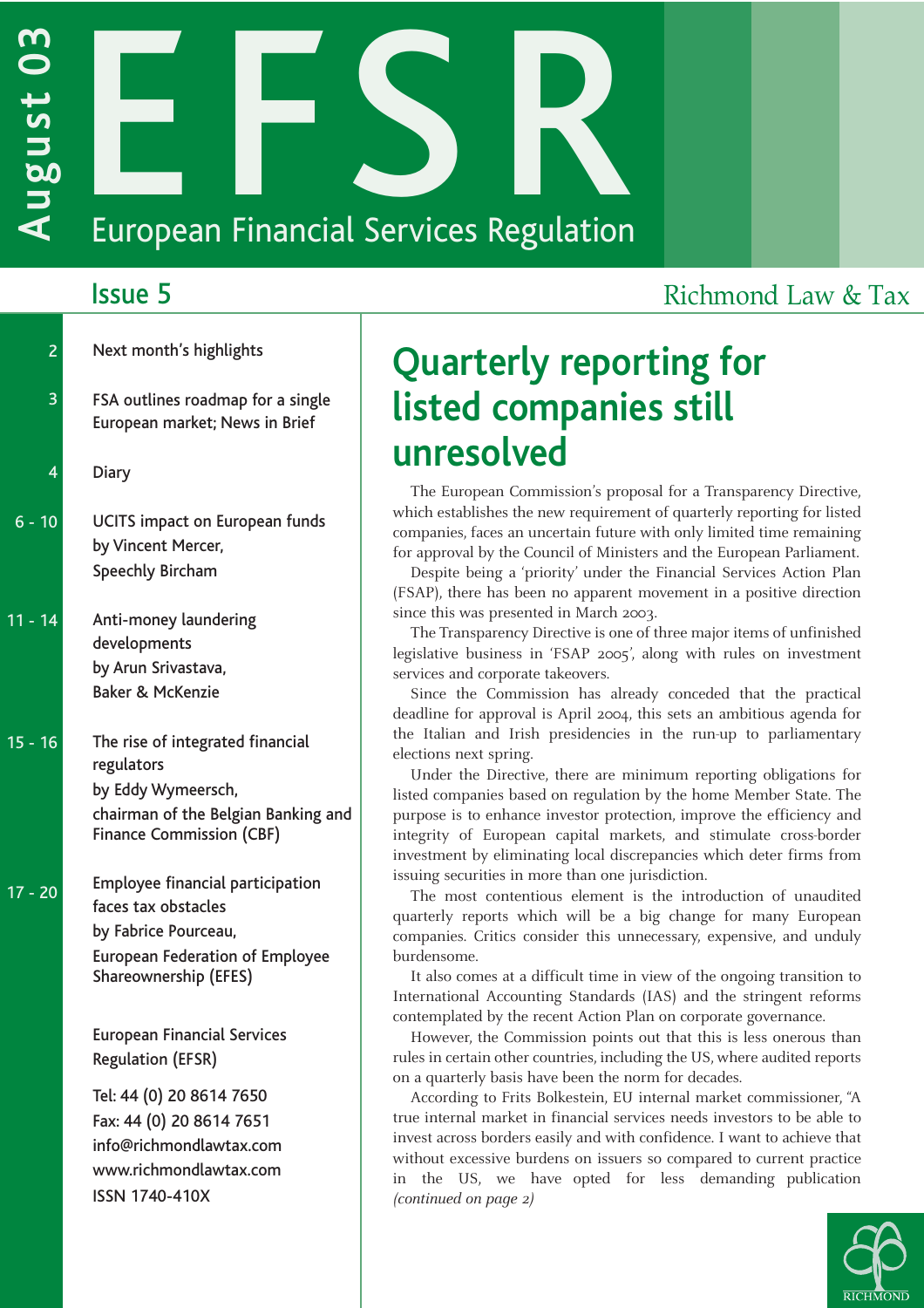*(continued from page 1)* periods and a more pragmatic mix of more detailed half-yearly reports and light, but reliable, quarterly financial information."

The provisions on quarterly reports and other key items in the Directive are summarised below:

• **Non-periodic information** - there are measures to facilitate shareholder participation in general meetings including information about proxy voting under the laws of the issuer's home Member State.

The obligation to disclose major shareholdings would generally start at an initial threshold of 5% and increase in similar increments up to 30%.

Strict time limits call for the investor to inform the company within five business days with an additional three days for full public disclosure.

" **Periodic reports** - firms must issue an audited annual statement of accounts, based on IAS, and a management report within three months after the end of each financial year. Interim reports are required semi-annually and quarterly within 60 days after the relevant period.

The half-year data is in accordance with IAS 34 and includes an update of the latest management report. Information for quarters one and three is limited to net turnover along with profit and loss before or after tax.

The issuer also has the option to review short-term trends such as strategy and developments for the remainder of the financial year. This is therefore very different from the US practice of audited quarterly accounts with a full management discussion and the provision of earnings guidance.

Finally, companies which only issue debt need only report annually and semi-annually, with no periodic requirement at all for those dealing exclusively with large denominations as in the Eurobond market.

Languages/dissemination - at present, each Member State where a company is listed may require its own official language for information disclosed to the public.

The Directive would simplify this by enabling issuers to use the language of their home Member State as well as 'a language customary in the international sphere of finance'.

Dissemination could be through a single source, such as the company website, as long as there is an efficient system for electronic alerts on important developments. The Directive does not deal with the conditions for electronic voting which are covered by the Commission's Action Plan on corporate governance.

• Technical implementation - if adopted, this will be a framework directive requiring detailed technical implementation measures based on consultation with experienced professionals including the Committee of European Securities Regulators (CESR).

Among other things, these will prescribe the arrangements for timely and effective dissemination such as disclosure by electronic means.

*Highlights in next month's issue include:*

• Feature on the implications and impact of the Prospectus Directive by David Toube, partner, Ashurst Morris Crisp.

• Feature on the development of EU accounting directives and obstacles facing the implementation of international standards by Jeremy Foster, partner, PricewaterhouseCoopers (PwC).

Commentary on the European Commission's campaign against discrimination of foreign funds in Europe by Travis Barker, European Policy Analyst, Investment Management Association (IMA).

Analysis of issues related to the Transparency Directive by the London Stock Exchange.

# CONTACT DETAILS

Avenue Pierre Curie 51 12-14 Hill Rise, Richmond B-1050 Brussels, Belgium TW10 6UA, UK Tel: +32 (0) 2 646 00 19 Tel: +44 (0) 20 8614 7664 Fax: +32 (0) 2 646 01 52 Fax: +44 (0) 20 8614 7651 tbroderick@richmondlawtax.com sdezoysa@richmondlawtax.com www.richmondlawtax.com www.richmondlawtax.com

#### **Caroline Morrison, Marketing Executive Lukas Claerhout, Publishing Director**

Tel: +44 (0) 20 8614 7657 Tel: +44 (0) 20 8614 7653 cmorrison@richmondlawtax.com lclaerhout@richmondlawtax.com

#### **Terry Broderick, Editor Sanjima DeZoysa, Managing Editor**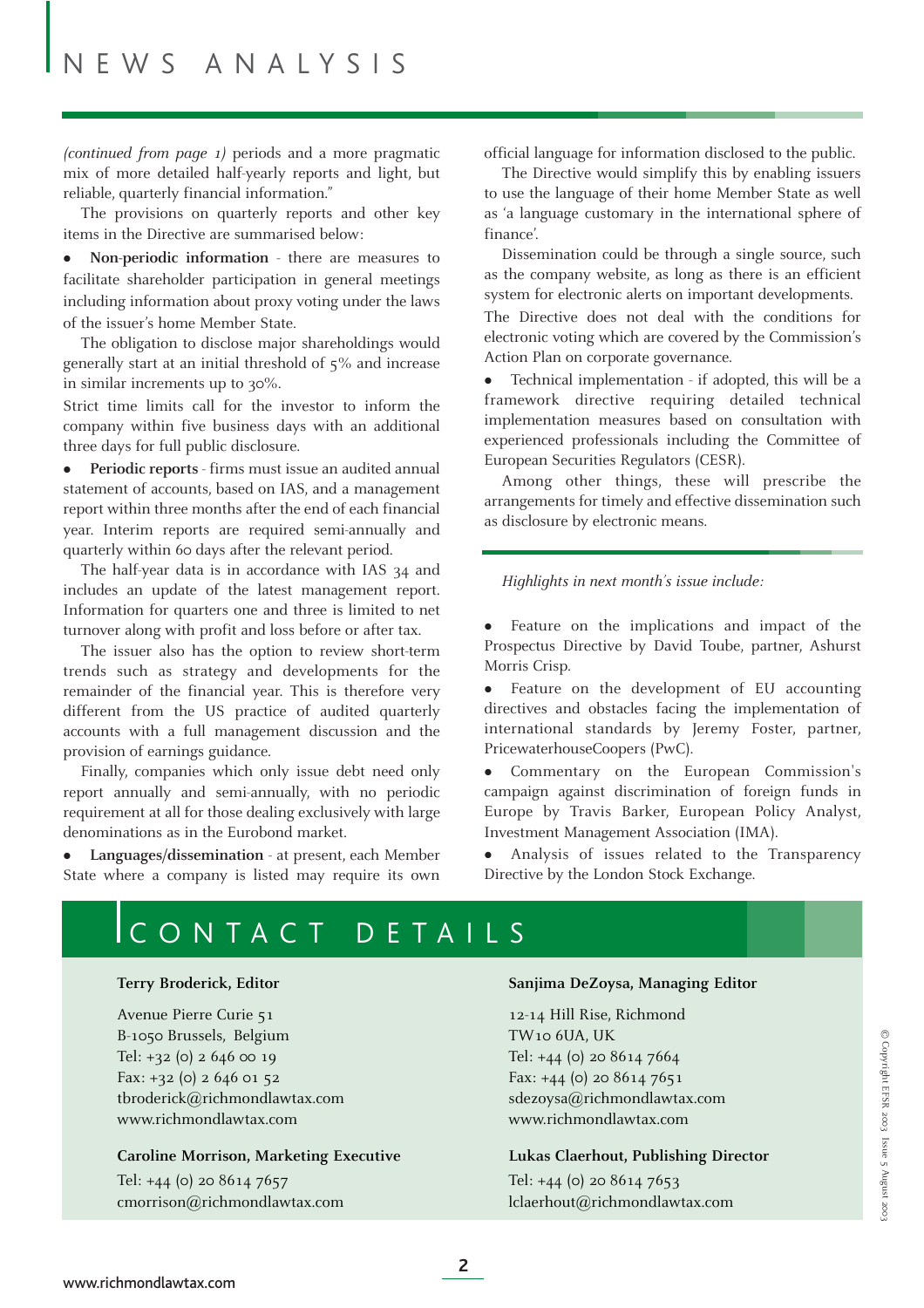# **FSA outlines roadmap for a single European market**

The recent FSA Annual Public Meeting (17 July, London) that EFSR attended was significant for three particular reasons.

First, as a record of the FSA's work over the last 12 months in what has been a turbulent and unsettled period in the financial services industry - within the UK and globally *(see www.fsa.gov.uk for the FSA Annual Report 2002/03).*

Second, in the context of the 2005 countdown to an integrated EU single market through the Financial Services Action Plan (FSAP) and its collection of directives and regulation coming into force now and in the near future.

Third, it was one to remember purely by the fact that it was the final meeting Sir Howard Davies would be attending as FSA chairman.

Davies' work within the FSA, the UK's financial industry, and international markets is well established and respected. As Stewart Boyd, FSA deputy chairman, affectionately commented, "one of Howard's qualities is his ability to combine authority with charm and humour".

In his speech, Davies raised a number of important issues, one of which was "the regulatory challenge rooted in overseas development".

Though he noted that not all changes in regulation coming through from Europe were "obviously beneficial to firms, consumers and investors in the UK", he accepted the value that the "dynamism of a European market" could create.

The rising importance of Europe on the FSA's agenda was reflected by Boyd's statement that the FSA has allocated additional resources to "deal with EU and international issues".

The future of a EU single market in financial services was the subject of a presentation by Diane Moore, International Policy Co-ordination and EU Affairs, FSA, following the Public Meeting.

"Although 2005 is the final legislative deadline for implementation of the FSAP, it is clear that the EU will not achieve a genuine single market by then," she began.

"However, there is persuasive evidence that greater cross-border competition will stimulate efficiency and price reduction, and that a commitment on the part of politicians, regulators and practitioners to achieve a

# INEWS IN BRIE

#### EU capital adequacy measures on track

The European Commission has published a third consultation paper, along with an analysis of the Third Quantitative Impact Study (QIS), which confirm that good progress is being made on the new capital adequacy requirements for banks and investment companies. A proposal for a revised EU Directive will be presented in early 2004, with the rules set to come into force at the end of 2006 in accordance with the schedule for Basel II at international level. Certain critics, notably the US, have cast doubt on this timetable by calling for additional detailed studies on the structural impact of these measures. Public comments on the Commission's latest consultation paper may be submitted until 22 October 2003.

#### Expert forum to promote user interests

The European Commission plans to establish a network of 12 qualified experts, the 'FIN-USE Forum', to promote the development of financial services policy from the perspective of retail consumers and small businesses. This will complement the advice already received from professionals in the financial services industry. The Forum will deal with important issues affecting users including their own policy initiatives. They can also expect support from a capable research organization under an arrangement to be concluded with the Commission. The deadline for applications to the Forum is 10 September 2003.

#### IAS endorsed and set for 2005 deadline

The Accounting Regulatory Committee (ARC) unanimously voted in favour of adopting International Accounting Standards (IAS), including related interpretations (SICs), on 16 July. The European Commission welcomed the decision as the endorsement of IAS is a fundamental element of the IAS Regulation requiring 7,000 or so listed EU companies to prepare their consolidated accounts in accordance with IAS from 2005 onwards. However, IAS 32 and 39 (which deal with accounting for financial instruments) remain the rogue standards causing friction and debate. Both are exempt from current adoption and ARC has allowed the IASB time to improve and refine the standards by 1 January 2005. In addition, the European Commission and ARC will consider the revised IAS 32 and 39 as soon as possible (at the latest in March 2004).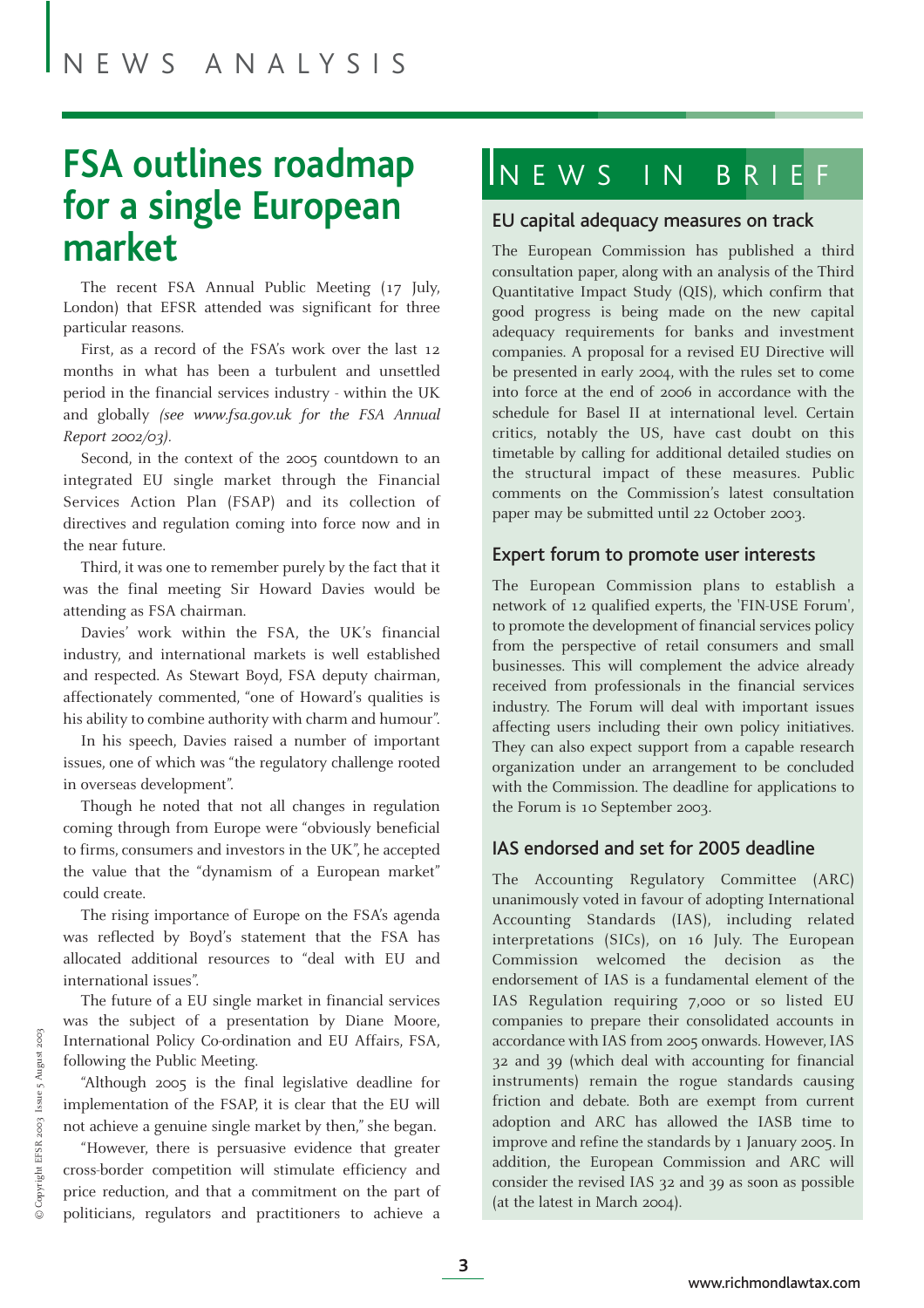European single market is indeed well judged," she added.

Pointing to the need for clear articulation of performance measures, Moore explained that, "we have to understand what it is that we are aiming for, how to measure success [in terms of policy and regulation], and accordingly, how to monitor that success at both EU and Member State level".

She acknowledges that work on achieving the single market will remain a difficult process (15 Member States, plus enlargement candidates, covering a range of different regulatory frameworks) and that greater, more effective harmonisation will be required.

"The key is to determine which areas are suitable for harmonised rules now and which are more appropriate topics for the longer-term supervisory convergence agenda," she asserts.

Moore stresses the need to look beyond the FSAP and identified a number of priorities to focus on:

#### • The EU/US agenda, particularly in the aftermath of **Sarbanes-Oxley and application of International Accounting Standards (IAS)**

The EU and the US must settle their differences over the progress and consolidation of EU/US regulation, and, it is critical to clarify what issues should be on this agenda, who should tackle them and how.

#### " **The need to encourage greater use of non-legislative options by the Commission and Member States**

Moore believes that many Member States have not fully implemented or enforced the EU Directives they signed up to. This is due to various reasons such as differing legal and regulatory frameworks.

She considers practitioners and national regulatory bodies have a vital role to play alongside the Commission in addressing such problems.

#### $\bullet$  **Enlargement of the EU**

Moore explains that it is vital to understand the ten new Member States in terms of their regulatory background and the frameworks they have in place, as well as them understanding and accepting their role and responsibilities within the EU.

#### $\bullet$  Implications of Lamfalussy

She is cautious about the possibility of a single European regulator. "Although it may be an effective option in the long-term for the EU, there are many legal and practical difficulties in the way of establishing a single EU regulator in the short-term," she says.

## DIARY

25 - 28 August *Kampala, Uganda* Eastern and southern Africa anti-money laundering group

*www.imolin.org*

28 August *Connecticut, US*

Open roundtable on qualifying specialpurpose entities

*www.fasb.org*

28 - 30 August *Wyoming, US* 27th Economic Policy Symposium: 'monetary policy and uncertainty - adapting to a changing economy'

*www.oecd.org*

5 - 12 September *Beatenberg, Switzerland*

19th international banking supervisory seminar - core supervisory issues

*www.bis.org*

8 - 12 September *Pretoria, South Africa*

Joint OECD-SADC seminar on auditing multinational enterprises

*www.oecd.org*

9 - 11 September *Basel, Switzerland*

Focused seminar - operational risk

*www.bis.org*

15 - 19 September *Maçao, China* Annual meeting and forum on technical assistance of the Asia-Pacific Group on money laundering

*www.imolin.org*

16 September *London, UK*

FSA conference on implementation of the Basel proposals

*www.fsa.gov.uk*

16 September *Brussels, Belgium*

European Commission conference on security of payments in the Internal Market *www.europa.eu.int/comm*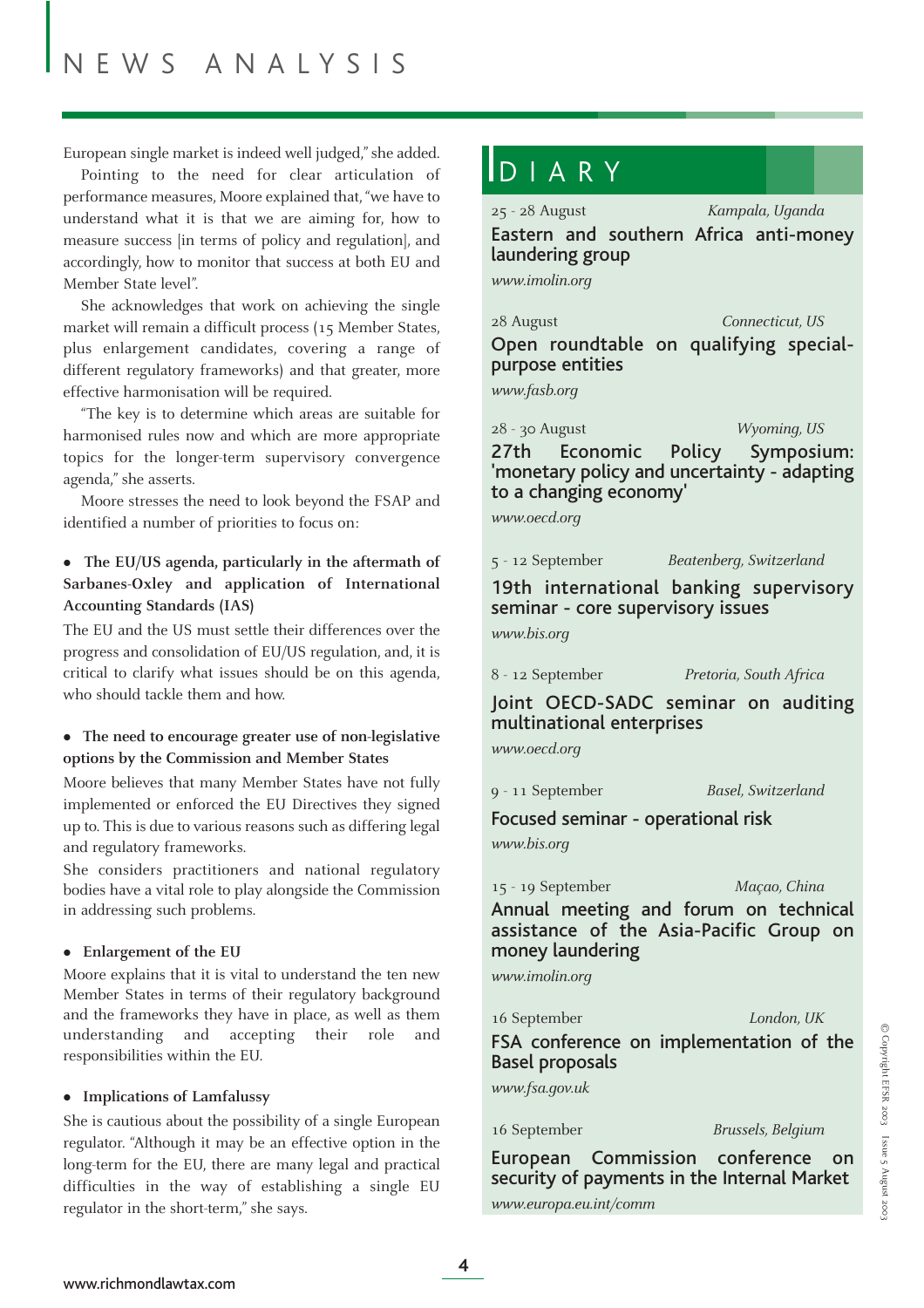"Meanwhile, the concept of regulatory networks is already working well in the area of securities and can be extended effectively across to other sectors such as banking and insurance", she adds.

Looking at the UK specifically, there are key roles for the 'official sector' (such as the FSA, Treasury, and Department of Trade and Industry) to perform. Moore affirms that in the last 18 months joint discussions between official bodies have increased, as well as greater dialogue with the industry and consumers.

Other fundamentals include embedding the principles highlighted in the Financial Services and Markets Act 2000 (FSMA) into 'everyday' regulation, in the EU as well as domestically; and also, increasing influence over the regulatory process in Brussels through lobbying.

Equally, UK firms and consumers have their own part

to play on the European stage. Again, greater communication is critical – between each other, and with the official sector; as is spending more time lobbying Brussels where necessary.

Moore also points to the need for 'acceptance of the winners and losers dimension' but is confident that, "although financial services in London will not remain the same, the advantages will certainly outweigh the disadvantages".

The message from the FSA is that a "positive, proactive approach" is the way forward in developing a European single market. Moore accepts that such a market will not create an automatic "financial utopia", but she considers the real opportunity to be the fact that "a single European market could be an exciting and profitable place to do business and…practise world-class regulation."

### NEWS IN BRIEF

#### Prospectus Directive definitively adopted

In July 2003, the Council of Ministers formally adopted the Prospectus Directive as amended by the European Parliament to increase the freedom of debt issuers to choose the appropriate regulator. These amendments were forcefully resisted by France, Italy and Spain which wanted to restrict most regulatory approvals to the country where the issuer is registered. The Directive creates a 'single passport' which should make it easier to raise capital throughout Europe by establishing adequate and equivalent disclosure standards in all Member States. It is scheduled to be implemented within 18 months after publication in the Official Journal.

#### Unlawful to discriminate against foreign pension and investment funds

The European Court of Justice (ECJ) recently ruled that national tax legislation which unfairly discriminates against occupational pension insurance issued in another Member State is incompatible with Community law.

Specifically, this involved Sweden which distinguished between the deductibility of premiums for pension and endowment insurance based on whether the insurer was established in that country. In other similar cases, the European Commission has now decided to refer Denmark to the ECJ, and made formal requests to the UK and Ireland as the initial stage of infringement proceedings under Article 226 of the Treaty. Separately,

the Commission issued 'reasoned opinions' to Austria and Germany seeking an end to discriminatory taxation which makes it difficult for foreign investment funds to market their services. This is the second stage under Article 226 and may result in a referral to the ECJ if not satisfactorily resolved. It also requested information from France on this subject.

#### Basel Committee issues risk-management principles for electronic banking

The Basel Committee on Banking Supervision has just published the final version of two reports on the management and supervision of cross-border electronic banking activities *(see www.bis.org)*. These were prepared by the Committee's Electronic Banking Group which consists of regulators from the European Central Bank as well as Australia, Belgium, Canada, France, Germany, Hong Kong, Italy, Japan, Luxembourg, the Netherlands, Singapore, Spain, Sweden, Switzerland, the UK and the US.

The purpose is to increase the safety and soundness of electronic banking by developing principles in critical areas such as oversight by the board of directors and management, appropriate security controls, legal and reputational risk, the need for effective home country supervision, and ongoing international cooperation among regulatory authorities. The reports also distinguish between different degrees of due diligence and disclosure at the wholesale and retail levels with more rigorous standards required for the latter.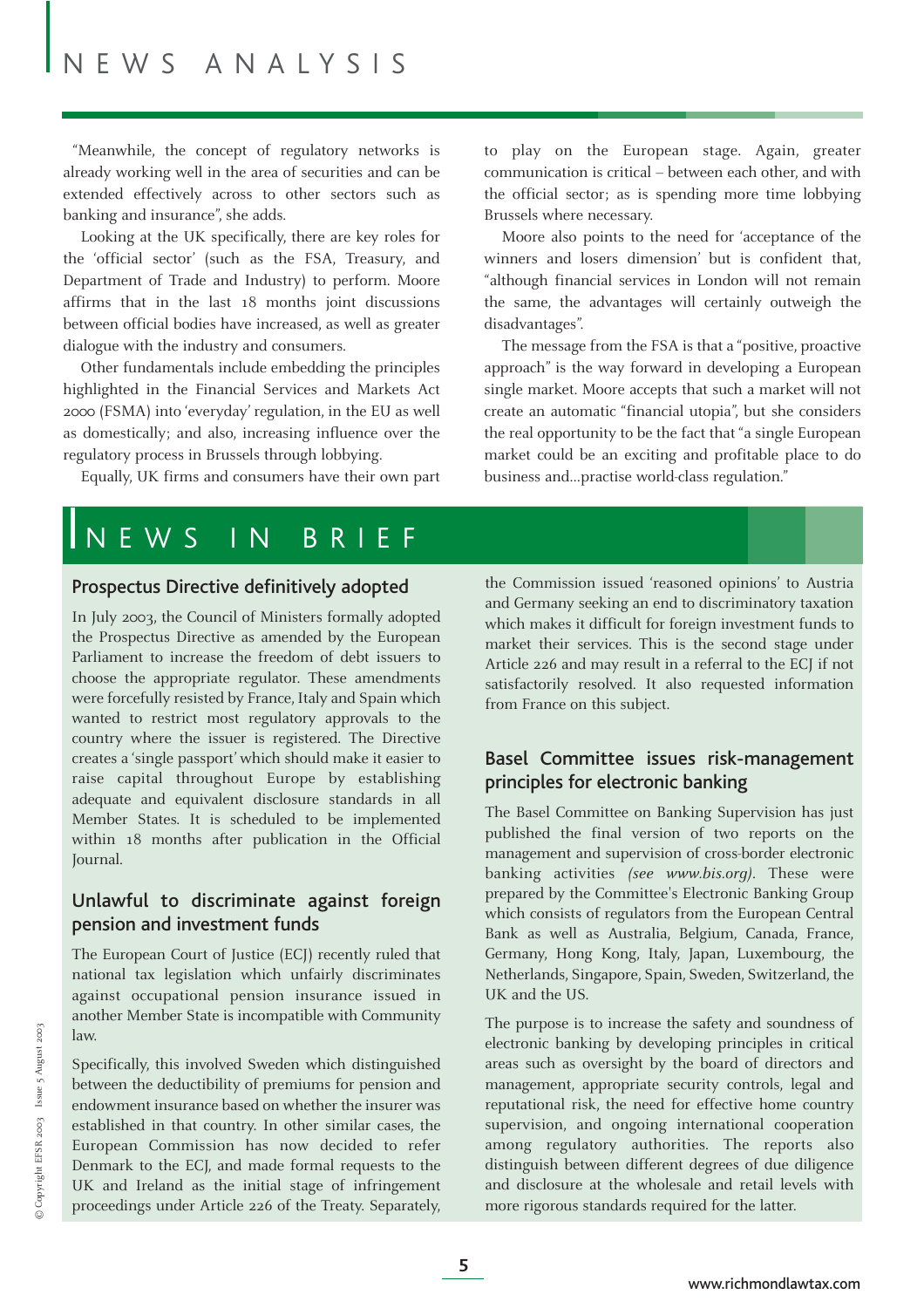# UCITS impact on European funds

All markets within financial services in Europe face great transformation and challenge - the funds industry is no exception. What impact have UCITS I, II and III Directives had and what has been the European Commission's focus in their implementation?

These are interesting times for financial services in Europe. Three years ago, the European Heads of Government at the Lisbon Summit set themselves the objective of making the EU the most competitive economy in Europe. This included creating a single European capital market to rival that of the US.

The resulting Financial Services Action Plan (FSAP) envisages achieving this, in legislative terms, by 2005 - 32 of the 42 core measures in the action plan have already been completed.

This feature looks at the current state of play in relation to the European Commission's attempts to completely change the face of the European funds industry through UCITS (Undertakings for Collective Investments in Transferable Securities) I, II and III Directives. (To avoid confusion, in this feature, funds include collective investment schemes - CIS).

A large percentage of European retail investment is through funds but, as they have developed in different ways in jurisdictions, the European Commission is faced with a complicated landscape *(see box-out adjacent)*.

#### UCITS I – the first Directive

The process of harmonising legislation governing funds in Europe began in 1985 with the original UCITS Directive (UCITS I - 85/611/CEE).

Under the UCITS I Directive, any fund which achieved the UCITS standard was capable of being marketed in any European Economic Area (EEA) Member State.

This is an important right as it gives the promoter and manager of a UCITS qualifying scheme the right to market their qualifying product throughout the EEA. The EEA is a slightly larger economic grouping than the EU, covering the EU and a few additional participating states such as Iceland.

The basic characteristics of a UCITS scheme under UCITS I include the requirements that:

• the scheme's sole objective must be investing in transferable securities;

• the risk must be spread - there are limits on exposure to any particular investment (typically 5% of the fund's

#### **by Vincent Mercer, Speechly Bircham**

assets in the securities of any one issue and no more than 5% of assets in another UCITS fund); and

the vehicle must be open-ended and allow ease of subscription and redemption which must come out of the fund's assets.

Whilst UCITS I set the benchmark, Member States have taken different approaches to the implementation of the Directive depending on their interpretation of it. These individual approaches to implementation have effectively hindered the European Commission's

#### A complex landscape

#### **(i) Funds**

**UK** - in the UK, there are Unit Trusts which are generally authorised (AUT) and, more recently, Open-Ended Investment Companies (OEICs) and Investment Companies with Variable Capital (ICVC).

**France, Belgium and Luxembourg** - in these countries, funds have developed in other ways including a vehicle similar to an OEIC, a Sociétés d'Investissement à Capital Variable (SICAV), and a contractually based arrangement, a Fonds Communes de Placement (FCP).

**Germany** - meanwhile, in Germany, funds have no legal personality and appear either as equity or fixed interest funds, Investmentfonds or Spezialfonds.

#### **(ii) Tax treatments**

The situation is further complicated by a confusing array of tax treatments of funds throughout Europe.

**Luxembourg** - in some jurisdictions like Luxembourg, funds pay an annual subscription tax but are free from income and capital gains tax.

**France** - in others, like France, the funds themselves are apparently not subject to tax but the resident investors are subject to income and capital gains tax on receipts from the funds.

**UK** - the situation in the UK is doubly complicated through a system which distinguishes between capital and income taxes. AUTs are exempt from capital gains tax but some forms of income are subject to income tax. UK resident investors will generally be subject to capital gains tax should there be an increase in the value of their investment

Fortunately, the harmonisation of taxation is outside the scope of this feature.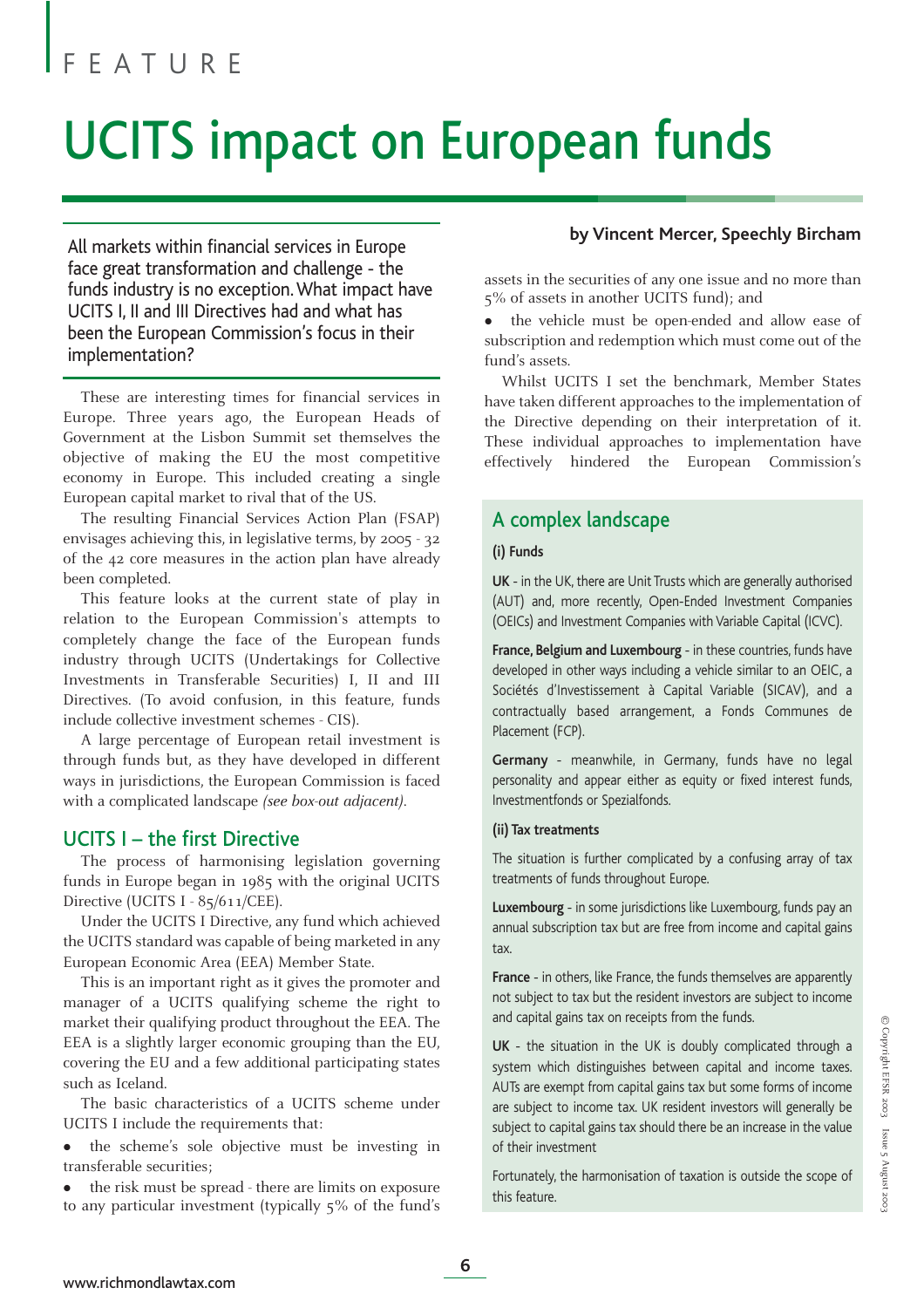objective of creating a transparent harmonised market for funds throughout the EU.

To address this issue, the Commission adopted two additional directives UCITS II (2001/108/EEC) and UCITS III (2001/107/EEC) on 21 January 2002.

The UK has taken advantage of a concession in the Directive to depart from the maximum of 10% exposure to another UCITS scheme which is increased to 20%.

In assessing the exposure of a fund, the Directive generally requires the operator to have regard to the

# Individual approaches to implementation have hindered the Commission's objective of a harmonised market for funds in Europe. (2001/107/EEC) on 21 january 2002.<br>
Individual approaches to implementation have hindered the<br>
Commission's objective of a harmonised market for funds in Europe.<br>
CITS II - the 'Product Directive' underlying investments of

#### UCITS II - the 'Product Directive'

The first and most radical change brought in by UCITS II is that the range of specific types of fund will end. Under UCITS I, it was only possible to create a Securities Scheme and a Warrant Scheme.

In the UK, outside UCITS I, the UK regulator, the Financial Services Authority (FSA) allowed Money Market schemes, Futures and Options schemes and Funds of Funds schemes which could all be formed as AUTs or ICVCs but which could only be marketed in the UK and other jurisdictions on a case-by-case basis.

Under UCITS II, all of these schemes will qualify as UCITS schemes, although some UK schemes will still not qualify, such as Feeder Funds, Property schemes and (the rarely used) Geared Futures and Options schemes.

In future, the strict demarcation between types of schemes will end and there will simply be 'mixed schemes'. It will be for the operator of the scheme to decide on the investment strategy for their schemes.

This will not alter the structures used to create funds which will continue to owe much to the vagaries of the laws of their place of formation. Only the arrangements for regulating the funds will change.

Some aspects of UCITS I still remain, such as the requirement to generally invest only in government and public debt and listed securities, although there is some relaxation increasing the range of eligible exchanges. Funds will also generally still be required to allow investors the ability to subscribe and redeem their investment at will.

#### **Spread requirements**

The freedom to develop mixed schemes is subject to various constraints including the accepted industry practice of spreading risk.

Here, UCITS II retains maximum investment limits similar to those already in place, limiting investment in the securities of any one issuer to  $5\%$  of the value of scheme property which rises to 10% for up to 40% of the overall value of scheme property. For deposits, the maximum exposure is 20% of the value of scheme property and for public debt 35%.

underlying investments of the scheme. However, taking advantage of another concession, in the UK, the FSA has relaxed this requirement.

Up to 30% of the value of scheme property can be invested in a non-UCITS scheme provided that the scheme:

• is authorised in a non-EU state with equivalent law and adequate co-operation with the UCITS competent authority;

- affords equivalent protection to unit holders;
- reports regularly to unit holders; and
- limits holdings in other funds to 10%.

It seems fairly clear that different competent authorities will approve different non-UCITS schemes.

For example, in the UK there have been historic relationships with various overseas territories under which funds resident in these jurisdictions have been available to investors in the UK and the Recognised Territories, which include the Channel Islands and Bermuda.

Other Member States are likely to have other historic relationships allowing plenty of scope for innovative product development.

#### **Derivatives**

With the increasing use and understanding of derivatives, inevitably UCITS II has allowed their use as

#### Implementation of UCITS II

All funds must convert to the new UCITS II format by 13 February 2007 at the latest. As might be expected, the arrangements to implement the Directive may well vary from jurisdiction to jurisdiction but all Member States are required to have the necessary rules in place by 13 August 2003.

In the UK, the new rules were implemented on a voluntary basis from 1 November 2002. In line with the Directive, a new fund can be launched under the existing pre-UCITS II rules until 13 February 2004 but must convert to a UCITS scheme on or before that date.

Any fund launched in the UK before 1 November 2002 has until 13 February 2007 to convert to a UCITS scheme.

**7**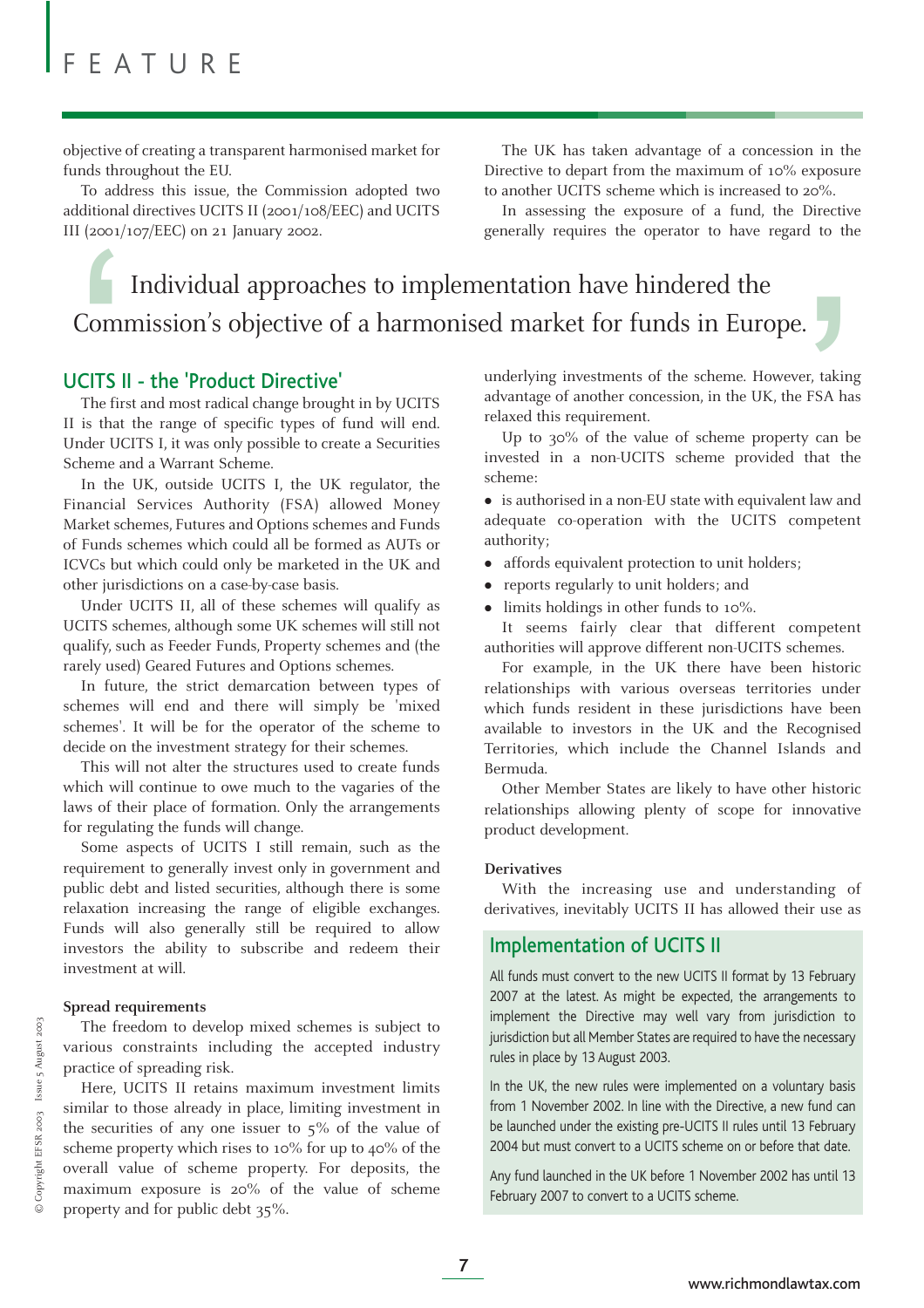part of the overall investment strategy of a fund. Under the original UCITS Directive, derivatives could only be used for 'efficient portfolio management', a technique They can if they wish, invest in off-exchange, over the counter (OTC) derivatives so long as the contracts are subject to daily pricing by the issuer.

# The first and most radical change brought in by UCITS II is that the range of specific types of fund will end. The first and most radical change brought in by UCITS II is that<br>the range of specific types of fund will end.<br>which allowed the limited use of derivatives to increase<br>mecome or reduce risks.<br>Inter are, of course, rules pr

which allowed the limited use of derivatives to increase income or reduce risks.

There are, of course, rules proposed for investment managers who intend making any significant use of derivatives in their investment strategy which include:

• a requirement that the use of derivatives must be within the stated investment objectives of the fund;

the use of derivatives must be monitored and the fund manager must employ a Risk Management Process (RMP) to do this and ensure the exposure of the fund to derivatives never exceeds its assets; and

the type of derivative strategies and techniques used, and the investment limits governing their use, must be disclosed to actual and potential investors.

When assessing a fund's exposure to any issuer, derivatives are to be taken into account and the investment manager is required to look through into the security or other asset underlying the derivative contract.

In allowing the use of derivatives, investment managers are not limited to exchange traded products.

#### UCITS II - Index funds

The original UCITS Directive did not contemplate index tracker funds as such, although they could be established as a UCITS scheme if they fell within the scope of the original UCITS Directive.

UCITS II now recognises funds replicating an index and where 'the aim of the UCITS investment policy is to replicate the composition of a certain stock or debt securities index' the 10% maximum exposure to any one issuer is increased to 20%. In exceptional circumstances this is raised to 35%.

To qualify, the index must:

- be composed of sufficiently diversified components;
- represent an adequate benchmark for the market to which it refers; and
- be published in an appropriate manner.

As the FSA consultation on the implementation of these rules notes, the emphasis is on replication of the index, not replication of the performance of the index which leads to some interesting side issues since virtually every index has a set of rules governing its composition leading to its constituents changing periodically.

There is a 5% of the value of scheme property exposure limit on any one issuer, rising to 10% for approved banks. Except for long calls (when all that is at risk is the premium paid), the investment manager must re-value the derivative by marking to market on a daily basis.

The development of an RMP is key to the use of derivatives by an investment manager. In the UK, the FSA proposes that it and the fund's depository approve the RMP and any changes to it.

#### **Scheme particulars**

Whilst UCITS III envisages the development of pan-European prospectuses, UCITS II makes some specific disclosure requirements.

As noted above, if a fund is to use derivatives as part of its investment strategy, it must disclose this to investors and potential investors including giving information about quantitative limits, methodology and developments in the policy.

In the case of other specialist types of fund, such as Fund of Funds, Index Funds, Money Market schemes and Derivative schemes, the funds' investment policy must be disclosed. If the fund is what is termed a 'higher volatility fund' the sales and promotional materials must clearly state this.

#### UCITS III – the 'Management Directive'

In the same way that the original UCITS Directive granted passporting rights to a limited range of products, it was equally lacking in relation to management companies.

#### **UCITS European passport**

The problem under the original UCITS Directive was that whilst an investment manager in one Member State (their Home Member State) could develop products which could be made available to investors in other Member States (Host States), the Directive did not necessarily allow the investment manager the right to promote their fund product in the Host State. They were effectively limited to operating in their Home State.

This changes under UCITS III and an investment manager can obtain an EEA passport allowing them to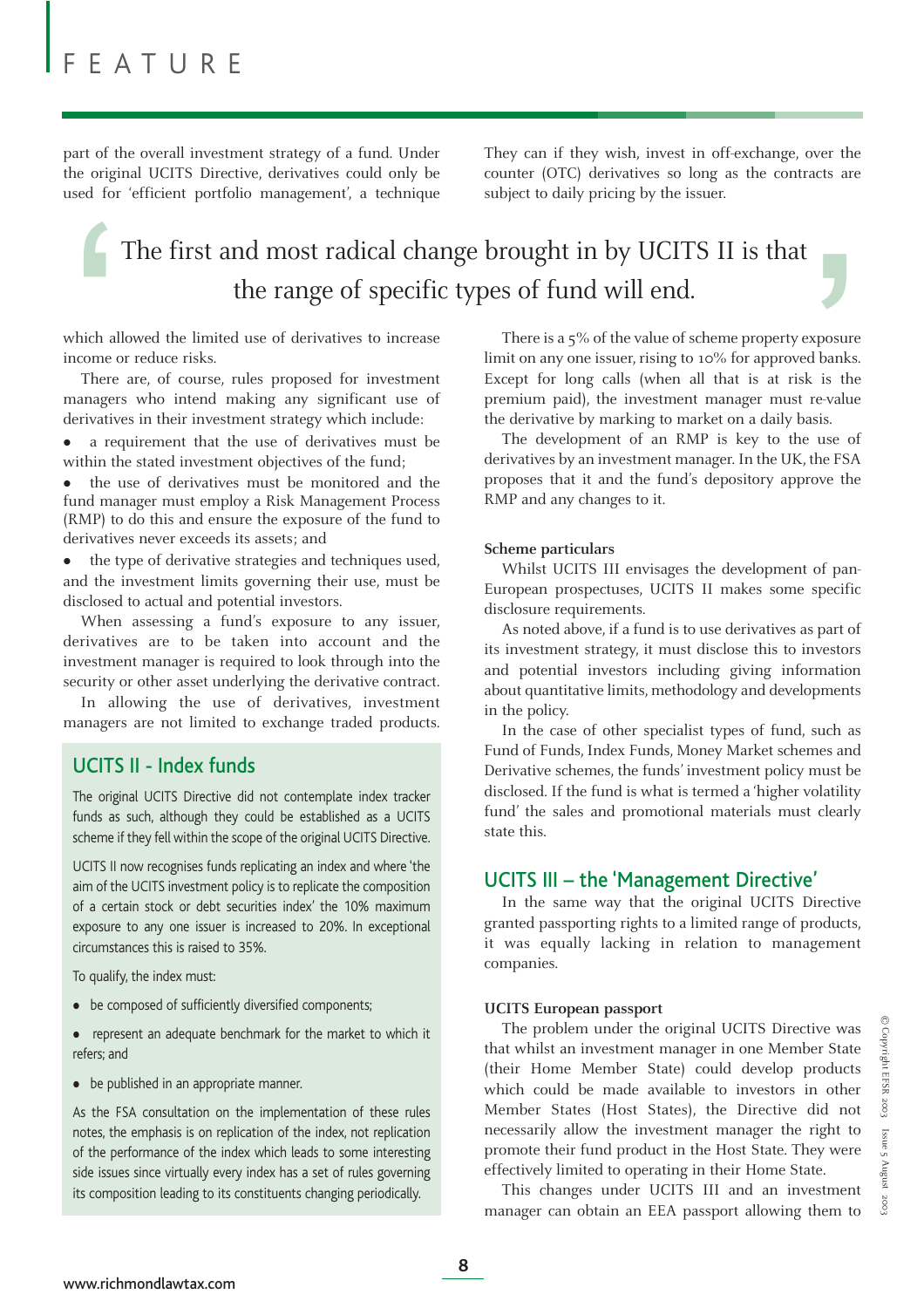#### UCITS III - Simplified prospectus

The Management Directive proposes a simplified prospectus to use as a marketing document throughout the EEA.

Each EU Member State generally has its own (often detailed) laws and rules on the content of any prospectus and, in many jurisdictions, these documents require specific regulatory approval.

There is currently much debate on a proposed EU Directive on the form and content of prospectuses generally, not just in relation to funds.

In the UK, there is separate but related debate about product 'mis-selling' in which investors have bought products which are unsuitable for them sometimes based on inadequate information about the nature of

the product and risks involved.

In one of his last public addresses at the FSA's Annual Meeting (17 July 2003), Sir Howard Davies, outgoing chairman of the FSA, noted that the financial services industry in the UK had failed to learn the lessons of mis-selling.

"The biggest disappointment of my time at the FSA has been the failure of firms, and particularly their senior management, to learn the lessons of past mis-selling. Sadly, the recent history of the British retail financial services industry is proof of the adage that those who fail to understand the mistakes of the past are condemned to repeat them."

The position the FSA is taking in the UK is to adopt less prescriptive rules on the content of prospectuses for funds. Whilst in line with the UCITS III Directive, a full prospectus must be prepared and made available to investors on request.

The need to provide each investor with an often lengthy technical document will be replaced with an obligation to provide investors with a user-friendly key features document.

The FSA is still consulting on aspects of proposed prospectus rules as part of its consultation on establishing a UK disclosure regime and there is likely to be more to come on this subject. The current proposals will require a prospectus which must be translated into the language of any Host State in which the fund is marketed.

offer their services in other EEA Member States.

Previously, an investment manager could only offer their services in other EEA Member States if they obtained an ISD (Investment Services Directive) passport.

The ISD is one of the measures designed to bring about a single pan-European market in financial services and allows financial institutions established in their Home State to offer services and establish branches in any Host State.

The ISD did not cover managers of UCITS schemes so they were consequently unable to use the ISD to set up in another Host State and the original UCITS Directive did not include passport rights.

The UCITS passport will now join the ISD passport as an avenue through which an investment management company can offer its products in any Host State.

As with the ISD, there are various requirements including a system of notification and compliance with Host State rules. However, even this apparently simple move has contrasting consequences in different Member States.

The Directive differentiates between those UCITS schemes which are self-managed and those which are not. In the UK, a fund is generally not self-managed and UK legislation and rules have been established on this basis.

Another anomaly in the UK is that there are both investment management companies which are typically managers of AUTs and the directors of corporate ICVCs who are generally authorised as Authorised Corporate Directors (ACDs). Under the original UCITS Directive, an ACD will now become an investment management company for the purposes of UCITS III, forcing some of

these organizations which have obtained an ISD passport to restructure

In the UK, the FSA has stated that whilst it will consider introducing self-managed UCITS schemes it believes that there is little demand to establish selfmanaged UCITS schemes in the UK.

In addition, management companies, if permitted by their Home State regulator, are allowed to undertake a wider range of activities including managing other collective investment schemes not covered by the Directive and undertake further investment activities including:

• the ISD core activity of discretionary portfolio management (including pension schemes); and

• the following non-core activities (provided the activities have been authorised by the Home State regulator) - investment advice, safekeeping and administration but only in relation to units in funds.

In the UK, the FSA has adopted powers to allow UK investment managers to undertake this wider range of permitted activities.

#### **Financial resource requirements**

Every European financial institution qualifying under the Investment Services Directive (ISD) is required by the Capital Adequacy Directive (CAD) to have adequate financial resources to meet its business commitments, i.e. to maintain minimum levels of capital. In the UK, there are similar obligations on financial institutions falling outside the ISD.

In the UK, these rules require the operator of a fund to maintain the greater of financial resources of £5,000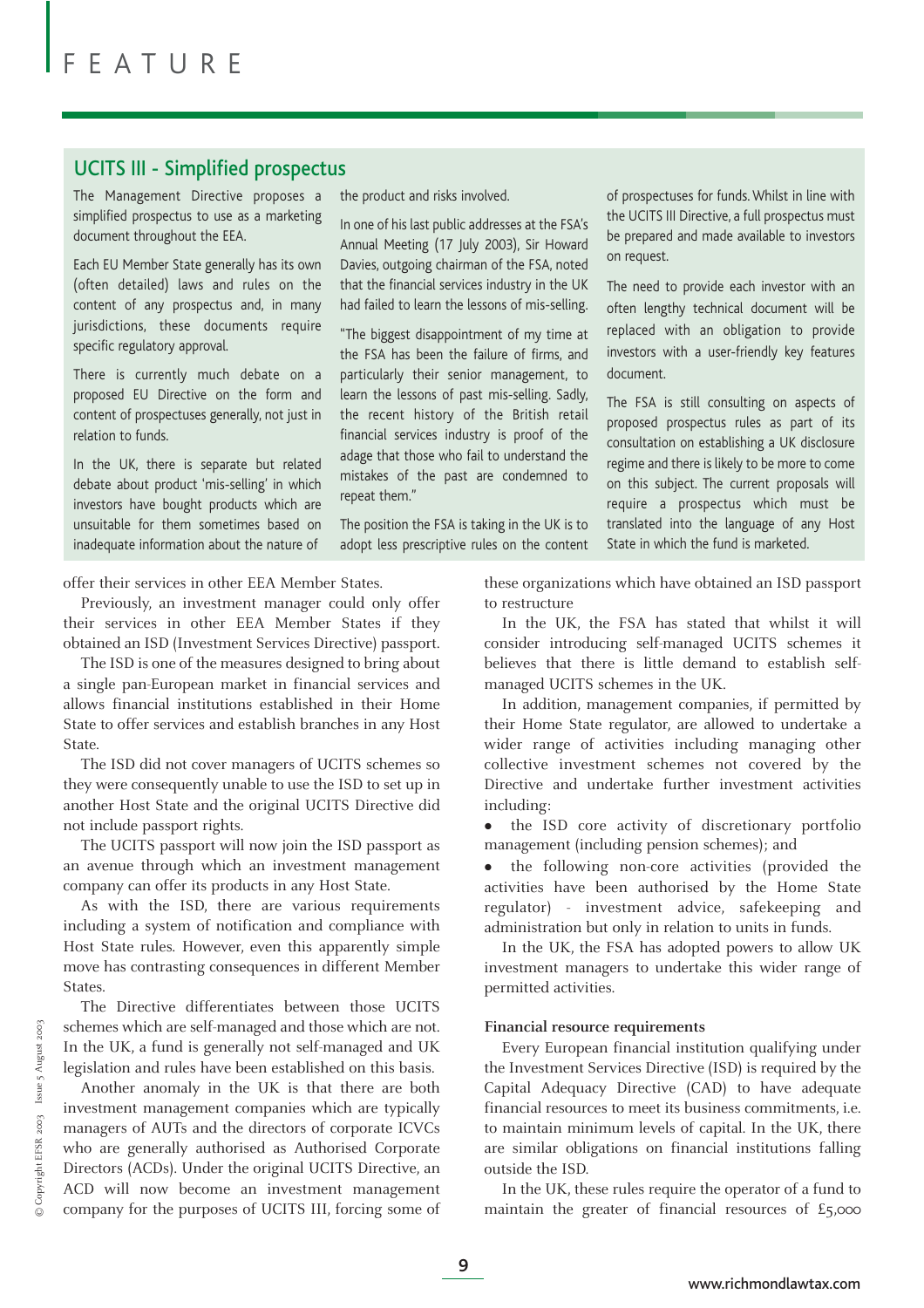$(6,700)$  or the sum of various requirements.

These requirements are based on risk (position risk requirement, counterparty risk requirement, foreign UCITS II, full implementation is required by 13 February 2007.

In the UK, the FSA is proposing to require the firms it

## The biggest disappointment of my time at the FSA has been the failure of firms to learn the lessons of past mis-selling. Sir Howard Davies

exchange risk requirement, and other assets requirement) and expenditure (expenditure-based requirement).

A UK regulated firm must maintain enough liquid capital to be able to cover these requirements and for UK investment managers this will generally be higher than the £5,000  $(E6,700)$  minimum. exchanged<br>and exp<br>apital t<br>investm

The details of the proposed rules are fairly complex but in essence, and perhaps unsurprisingly, capital requirements are set to rise. Whilst in most cases in the UK the FSA has sought to allow UK investment managers maximum flexibility in the case of capital requirements, it has sought to impose higher requirements than those mandated in the Directive.

The Directive's financial resource requirements for investment managers will be an initial requirement of  $E$ 125,000 plus additional capital of 0.02% of the value of portfolios managed by the investment manager, which exceed Ä250,000,000.

Irrespective of these requirements, the Directive requires that an investment manager's financial resources shall never be less than a quarter of their annual fixed overheads.

The term 'fixed overheads' is not defined in the Directive and, in the UK, the FSA proposes following its current formula of basing the requirement on a firm's annual audited expenditure with some allowances. The FSA notes that this approach is inconsistent with some other EU jurisdictions.

The FSA proposes dividing operators into UCITS firms which only operate UCITS schemes and UCITS investment firms which also provide the wider range of ISD services allowed under the Product Directive (UCITS II). They will have additional financial resource requirements.

#### **Implementation**

As with UCITS II, there is a timetable for implementation of UCITS III. The Directive requires that all Member States implement the legislation and rule changes, bringing the Directive into domestic law by 13 August 2003.

The Directive allows a period of transition and investment management companies need not comply with the new rules until 13 February 2004. However, like

regulates to adopt the new rules on 13 February 2004 except for the financial resource rules.

The position in relation to financial resource rules is different. Here, matters are complicated by a review of financial resource requirements in preparation for a new CAD. re<br>
y 2004<br>
rules is<br>
view of<br>
r a new<br>
c of the<br>
to be

Although the Directive requires a full review of the rules by 13 February 2005, the FSA appears to be deferring any significant changes to its financial resource rules for the time being.

It has stated that it proposes a long transitional period until 13 February 2007 but this is subject to a very significant catch as it only applies if the firm does not undertake any of the new activities permitted by the Directive.

#### Vincent Mercer

Vincent Mercer is a partner in Speechly Bircham's Financial Services group. He specialises in the structuring and formation of funds, their promotion and marketing, operational matters, restructuring, mergers and closures.

He is particularly experienced in derivatives, alternative investments and offshore investment funds.

Vincent has spent the last 20 years working within the financial services industry. Having worked with the London Clearing House and the London Stock Exchange, he founded his own specialist financial services practice in 1991 which merged with Speechly Bircham in 2002.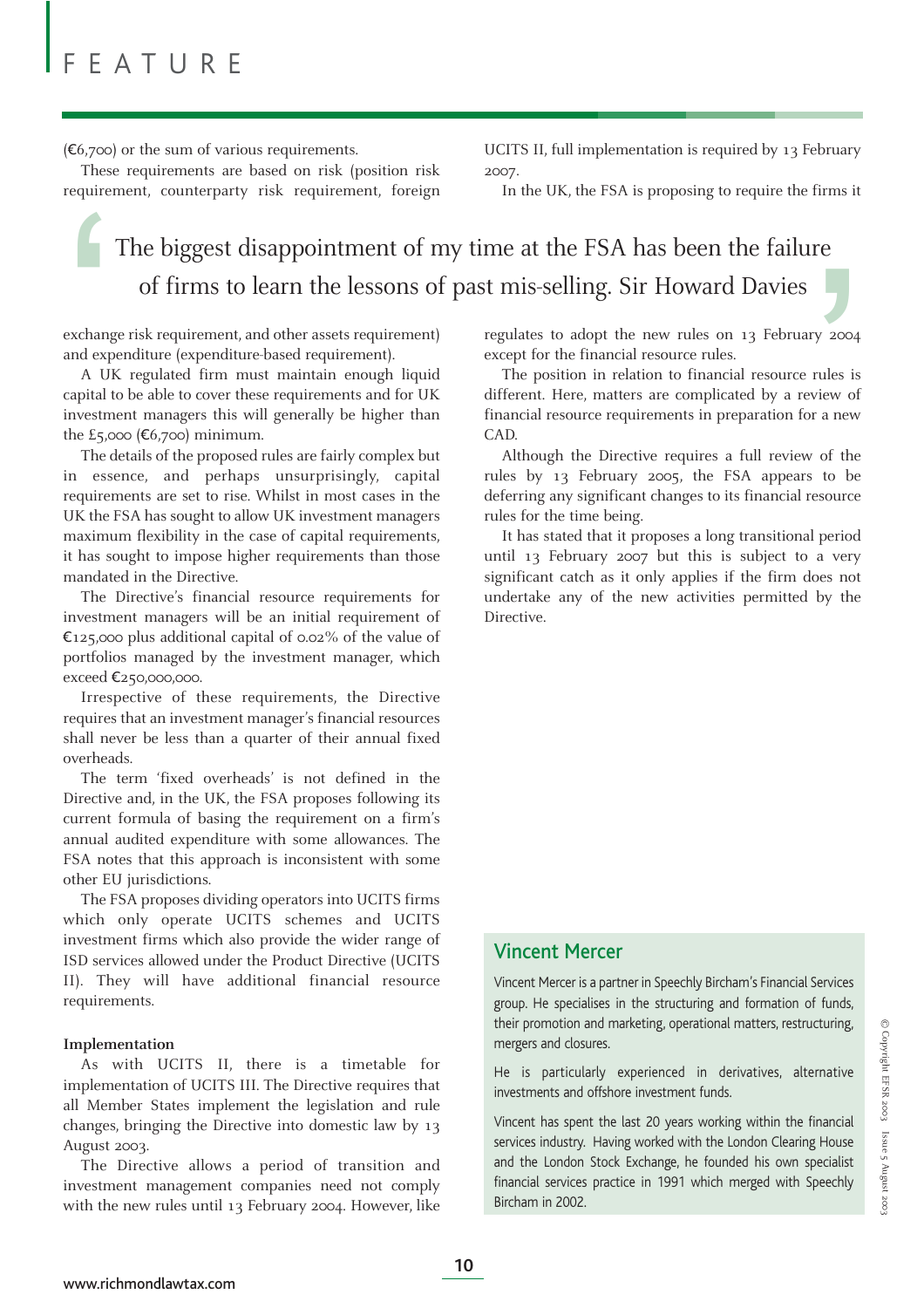# Anti-money laundering developments

The cornerstone of international efforts against money laundering has been the FATF's 40 Recommendations. However, the landscape of anti-money laundering regulation has undergone seismic shifts since their adoption in 1990 with particular prominence being given to specific measures to address terrorist related money laundering and financing. What are the latest developments and how is the financial services industry better protected by them?

The FATF's (Financial Action Task Force) 40 Recommendations were originally published in 1990 (revised in 1996 and referred to as the '1996 Recommendations').

Since then, anti-money laundering procedures have gradually become a more accepted part of the culture of financial services and banking institutions. This is partly because the increased focus on money laundering has resulted in a greater enforcement risk to individuals and institutions.

Recognising these and other trends and developments in money laundering typologies, the FATF has now published a revised version of its 40 Recommendations (the 'Revised Recommendations'). They have been described by the FATF's president, Jochen Sanio, as "one of the most important tasks it [the FATF] has undertaken since its inception in 1989".

The FATF has stated that its members will start work on implementing the Revised Recommendations 'immediately'. Accordingly, changes in domestic legislation may follow.

While important initiatives have been taken in relation to certain issues, in other respects the revisions constitute no more than a consolidation of aspects of the 1996 Recommendations. Many of the 1996 Recommendations have been amended or amalgamated into single provisions *(see box-out on page 13)*.

#### International co-operation

The task of combating money laundering cannot be undertaken in isolation and organizations such as the UN and the FATF have played a pivotal role in the development of anti-money laundering regulation throughout Europe and globally.

As well as influencing the development of domestic legislation, findings of international bodies in relation to deficiencies of anti-money laundering legislation in

#### **by Arun Srivastava, Baker & McKenzie**

particular countries provide a useful compliance tool for financial institutions in assessing risks associated with customers from such countries.

For instance, in the UK, the Financial Services Authority (FSA) requires firms that it regulates to obtain and make proper use of the FATF's findings in relation to material deficiencies in anti-money laundering regulation in certain countries.

The international scope of efforts to combat money laundering has given rise to the potential for an overlap between the roles of the various organizations involved. Progress has, however, been made in addressing this concern and developing a co-ordinated approach at an international level.

#### FATF's NCCT programme

The FATF's Non-Co-operative Countries and Territories (NCCT) programme was reported to be the subject of debate between the FATF and the International Monetary Fund (IMF). In fact, the NCCT programme was suspended while the IMF carried out a pilot programme of assessments and reports on the observance of standards and codes which had regard, amongst other factors, to the FATF's anti-money laundering standards.

The FATF has worked with the IMF and the World Bank to develop a methodology for assessing compliance with international anti-money laundering standards.

#### Principal developments

Under the Revised Recommendations, the principal developments include the following:

1. More comprehensive provision made in relation to 'Know Your Customer (KYC)' or Customer Due Diligence (CDD) requirements.

2. Specific provision made in respect of higher risk customers such as politically exposed persons, shell banks and correspondent accounts.

3. FATF's Special Recommendations in relation to terrorist financing incorporated in the Revised Recommendations.

4. The list of predicate offences that give rise to a money laundering offence has been expanded.

5. The business sectors subject to anti-money laundering legislation have been enlarged beyond banking and financial services to include professionals (accountants and lawyers) and other sectors judged to be vulnerable to money laundering.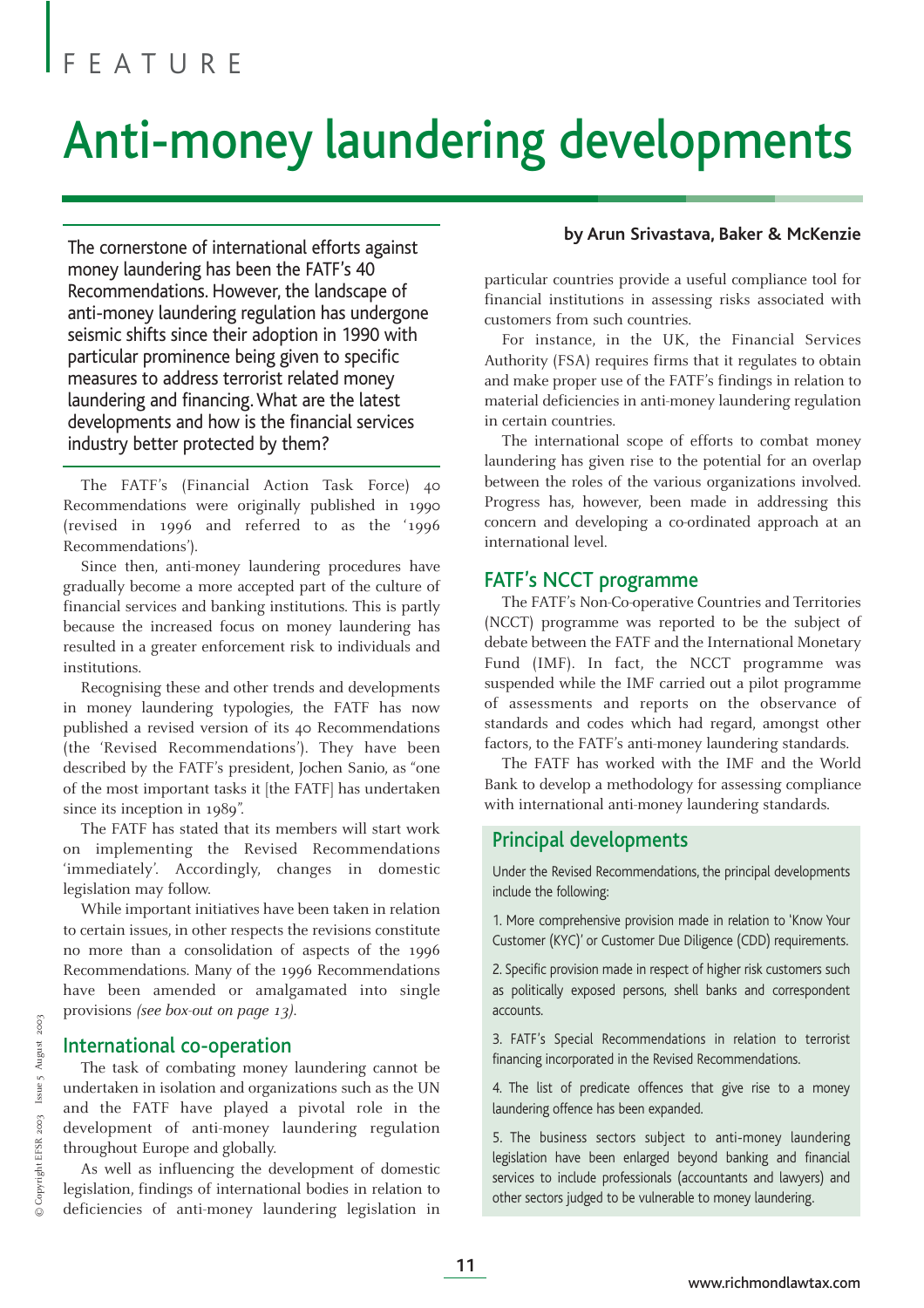The 'Methodology for Assessing Compliance with Anti-Money Laundering and Combating the Financing of relation to the particular steps that financial institutions should take to know their customers and understand

# Anti-money laundering procedures have become a more accepted part of the culture of financial services and banking institutions. Anti-money laundering procedures have become a more accepted<br>part of the culture of financial services and banking institutions.<br>Terrorism Standards' was agreed between the FATF, the their customers' business.<br>IMF and the

Terrorism Standards' was agreed between the FATF, the IMF and the World Bank in October 2002 and is now being used by these bodies.

It is understood that the IMF is working with countries which do not meet the standards set out in the methodology and that the FATF will not be adding further names to the NCCT list at least for the moment.

On 20 June 2003, the FATF published its Annual Review of NCCTs which resulted in the removal of St Vincent and the Grenadines from the list. There are now nine remaining countries on the NCCT list - the Cook Islands, Egypt, Guatemala, Indonesia, Myanmar, Nauru, Nigeria, the Philippines and the Ukraine.

#### Customer Due Diligence

CDD was addressed to some extent by the FATF in the 1996 Recommendations. It has also been considered by other organisations since then such as the Basel Committee on Banking Supervision in its paper on 'Customer Due Diligence for Banks' (October 2001).

Effective KYC or CDD procedures are often an institution's best line of defence against potential money launderers and focus on this area is therefore unsurprising.

Recommendations 5 to 12 deal more thoroughly with CDD requirements, providing more detailed guidance in

#### Reliance on intermediaries to perform CDD

While the FATF's intention is to tighten up the due diligence process, some pragmatic concessions have been made in line with market practice.

Recommendation 9 allows financial institutions to rely on intermediaries or other third parties to perform certain elements of the CDD process required by Recommendation 5 or to introduce business.

Broadly, according to Recommendation 9, reliance can be placed on verification carried out by another regulated entity with FATF equivalent standards.

The institution should also ensure that the relevant CDD has in fact been carried out and arrange for copies of supporting documents to be made available on request by the introducer/third party.

their customers' business.

Recommendation 5 deals generally with due diligence requirements. It consolidates and expands on Recommendations 10 and 11 contained in the 1996 Recommendations and is further developed by comprehensive interpretive notes.

It also introduces a broader concept of CDD. The 1996 Recommendations referred to the need for financial institutions to identify their customers. The Revised Recommendations make it clear that identification of a customer is just one aspect of the CDD process.

Other steps that Recommendation 5 states that institutions should take include the following:

• Obtain information on the purpose and the intended nature of the business relationship with the customer. Recommendation 14 from the 1996 Recommendations referred to the need for institutions to understand complex and unusual transactions but the new requirement is more extensive than this, requiring the institution to understand the overall nature of the relationship with the customer from the outset.

Perform ongoing due diligence throughout the course of the relationship with the customer and review transactions undertaken by customers to ensure that these are consistent with the institution's understanding of the nature of the business to be conducted by the customer. This emphasises the need for routine proactive monitoring of accounts.

• Recommendation 5 accepts that in carrying out these CDD measures, institutions can apply a risk-based approach. Enhanced CDD should be carried out in relation to high-risk customers or accounts, and, in lowerrisk cases, more streamlined procedures can be adopted.

• Recommendation 5 potentially raises the issue of retrospectivity. It states that the recommended CDD measures should be applied to all new customers and existing customers on the basis of materiality and risk.

Clearly, monitoring can be applied on an ongoing basis across accounts but, in certain instances, information formerly collected at the beginning of a relationship may not satisfy the new CDD requirements in the sense described above. Accordingly, with certain existing customers, institutions may need to carry out further due diligence.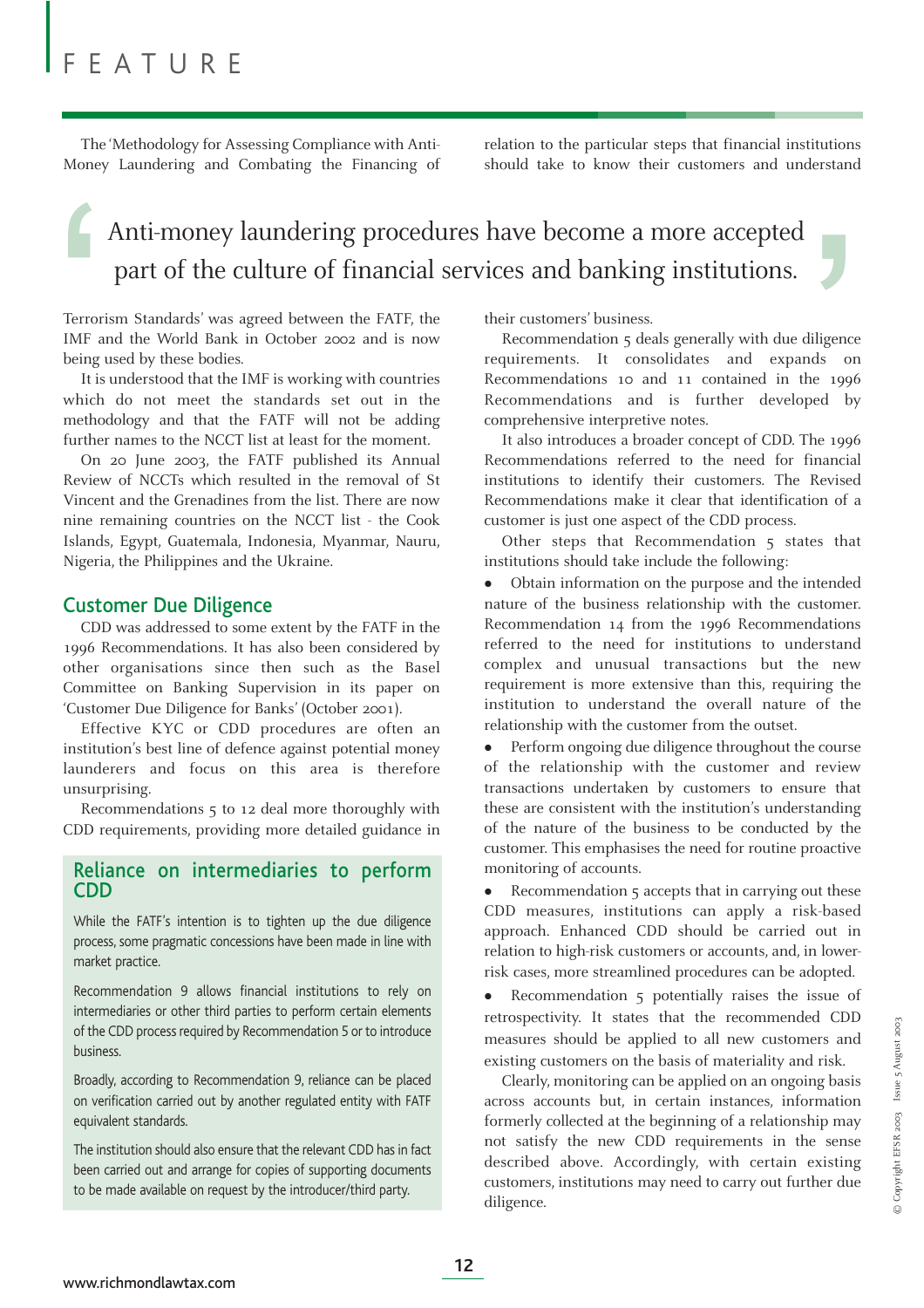#### Focus: recommendations 6, 7, 8, 12 and 18

#### **Politically exposed persons**

Recommendation 6 deals expressly with politically exposed persons (PEPs). It requires financial institutions to perform additional due diligence procedures on PEPs.

These include:

• Establishing a risk management system to determine whether particular customers are PEPs.

" Obtaining approval at the senior management level for the acceptance of the PEP as a customer.

• Taking reasonable steps to establish source of wealth.

• Establishing procedures for enhanced monitoring.

#### **Correspondent banks**

Recommendation 7 now deals specifically with the risk arising from cross-border correspondent banking. In addition to performing the usual CDD measures, according to Recommendation 7, financial institutions must now gather specific information in relation to the nature of the respondent's business.

In order to fulfil this requirement, institutions are required to assess the reputation of the customer, the standard of supervision to which the customer is subject in its home state, and its compliance history (e.g. whether it has been subject to regulatory action or a money laundering or terrorist financing investigation).

Emphasis is also placed on ensuring that the other institution has appropriate anti-money laundering and terrorist financing controls of its own. In addition, senior management should sign off on accepting the customer.

#### **New technology**

Recommendation 8 deals with the risks associated with transacting business through the internet or other new media. It states that institutions should pay 'special attention' to this issue.

It expands on Regulation 13 of the 1996 Recommendations requiring institutions to have policies and procedures in place to address any specific risks associated with nonface-to-face business relationships or transactions.

#### **Sector expansion**

Importantly, owing to the increased sophistication of money laundering techniques, FATF has also considered the threat to non-financial business from criminal activities.

It sets out in Recommendation 12 specific situations where casinos, real estate agents, dealers in precious metals, lawyers, accountants and others may have to adhere to the same due diligence requirements as financial institutions.

These recommendations are broadly reflected in the EU's Second Money Laundering Directive, which is presently being implemented in EU Member States.

#### **Shell banks**

A shell bank is defined by the FATF as a bank incorporated in a jurisdiction in which it has no physical presence and which is unaffiliated with a regulated financial group.

Whereas the 1996 Recommendations merely warned of the risk of shell banks, Recommendation 18 of the Revised Recommendations calls on countries to prohibit the establishment or ongoing operation of shell banks.

It also requires that financial institutions should not enter into correspondent relationships with shell banks and that they should guard against establishing relations with foreign financial institutions that permit their accounts to be used by shell banks.

#### Reporting suspicious transactions

Recommendation 15 from the 1996 Recommendations provided that if a financial institution suspected that funds stemmed from criminal activity, the institution should be required to report its suspicions promptly.

Recommendation 13 of the Revised Recommendations expands on this obligation imposing an obligation on institutions to report their suspicions - not only where they actually suspect that funds are the proceeds of criminal activity or are related to terrorist financing - but also where the financial institution has reasonable grounds to suspect this.

This expanded requirement is consistent with measures already introduced in the UK. The UK's antimoney laundering regime has recently undergone a major overhaul with the introduction of the Proceeds of Crime Act 2002 (POCA). Part VII of POCA deals with money laundering offences and consolidates existing legislation in this area.

One of the most significant and controversial innovations under POCA is the reporting offence contained in Section 330. Under this section, a person in a financial services or banking institution can commit an offence where the person fails to disclose suspicions that another person is engaged in money laundering.

This offence is committed where the person concerned either knows or suspects that another is engaged in money laundering or should on reasonable grounds have so known or suspected.

Thus under Section 330 of POCA, a person can commit an offence where he has no actual knowledge or suspicion of money laundering but a Court finds that he should have had such knowledge or suspicion.

For example, where there is information available to the institution that would lead a reasonable person to suspect that a client or another person is engaged in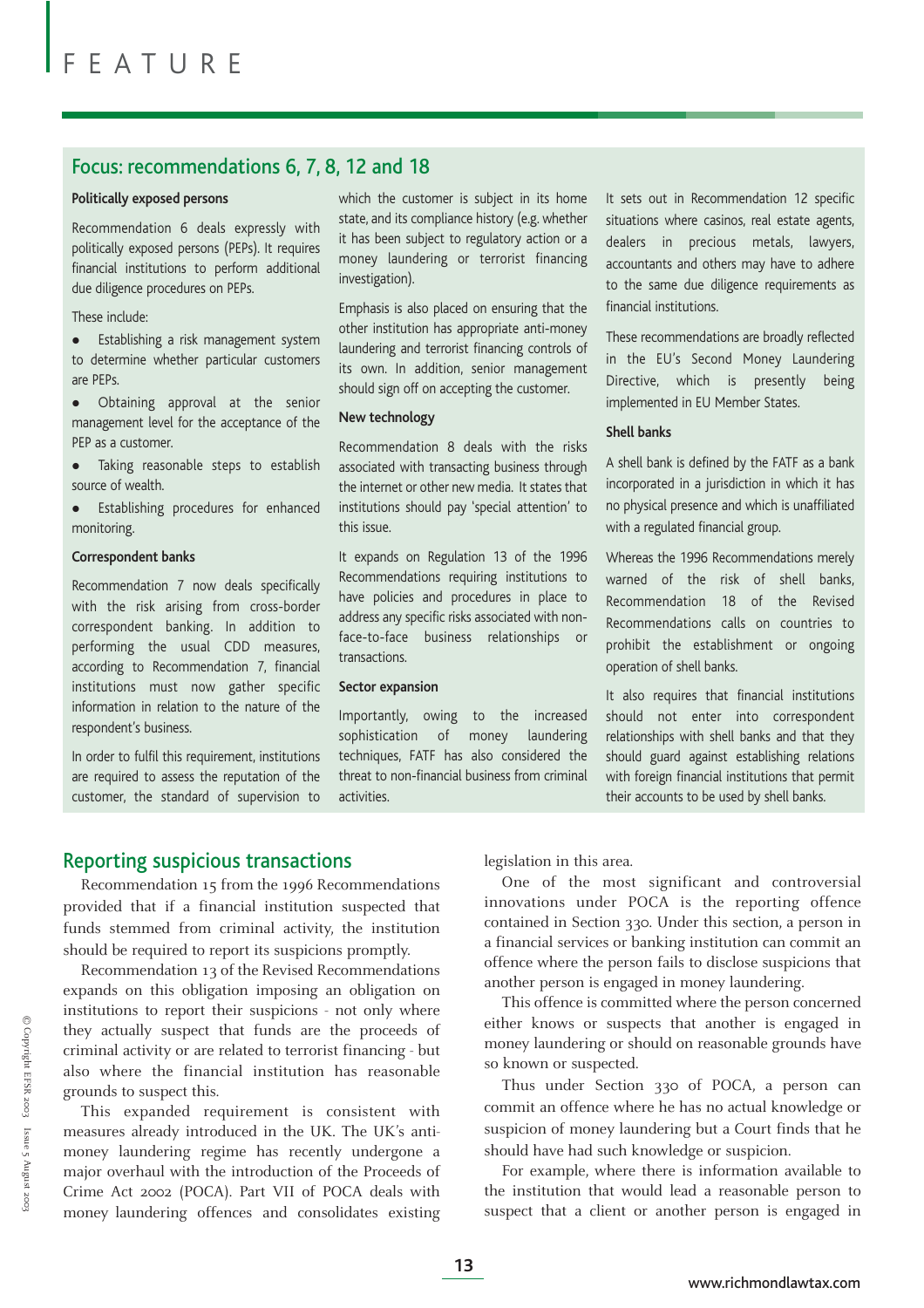money laundering, failure to disclose could constitute an offence.

The Revised Recommendations mark a step forward in anti-money laundering regulation. In many cases,

# Effective KYC or CDD procedures are often an institution's best line of defence against potential money launderers. Effective KYC or CDD procedures are often an institution's best line<br>of defence against potential money launderers.<br>This provision emphasises the need for institutions to<br>analyse and monitor information relating to their<br>c

This provision emphasises the need for institutions to analyse and monitor information relating to their customers so that they are in an effective position to identify indications of suspicious activity.

It remains to be seen whether the expansion in the scope of the UK's reporting offence will assist or hinder law enforcement bodies.

The expansion in scope of a reporting offence along the lines suggested by the FATF will undoubtedly make it easier for prosecution or other enforcement action to be taken against institutions and those who work for them. However, it may also encourage defensive reporting by institutions that may ultimately overwhelm Financial Intelligence Units.

An approach that emphasises quantity, as opposed to quality, of reporting may actually make it more difficult to detect genuine cases of money laundering.

#### Predicate offences

The 1996 Recommendations focused on the laundering of funds arising from drugs trafficking. The Revised Recommendations require countries to broaden the range of predicate offences (the underlying criminal offences which can result in the commission of a money laundering offence where the proceeds of the underlying offence are laundered).

Recommendation 1 states that countries should criminalise the laundering of proceeds of the 'widest range of predicate offences'. It recognises that certain countries may impose a threshold, including only specified offences or classes of offences as predicate offences.

Where such a threshold approach is taken, at a minimum it is recommended that countries should criminalise the laundering of the proceeds of all serious offences and also specifies a list of designated offences which should be included in any event (including racketeering, terrorist financing, fraud, insider dealing and market manipulation).

Under POCA, the UK already complies with this since a money laundering offence can be committed where a person seeks to launder the proceeds of any crime irrespective of its seriousness. The UK does not impose a *de minimis* threshold.

financial institutions are already living with domestic legislation that mirrors the scope of certain new provisions proposed by the FATF.

However, innovations in areas such as reporting obligations are likely to present new challenges as and when they are implemented.

Nowadays, there is greater acceptance of the need for compliance with anti-money laundering regulation. Yet, more emphasis needs to be placed on an evaluation of the effectiveness of the enhanced anti-money laundering measures that have been introduced by the US, the UK and other countries over the last two years (which in many respects, are repeated in the Revised Recommendations). This will ensure that the additional obligations faced by institutions are both proportionate and effective.

© Baker & McKenzie 2003

#### Arun Srivastava

Arun is partner and head of the Financial Services Group at law firm, Baker & McKenzie, London. He advises firms on a wide range of issues relating to compliance with regulatory obligations and the scope of the Financial Services and Markets Act 2000.

Arun's experience includes advising on the scope of FSA regulated activities; provision of cross-border services in Europe; and compliance with the requirements of the FSA's Handbook.

His focus also involves providing legal guidance to firms on antimoney laundering compliance procedures and reporting of suspicious transactions. Arun has acted for regulators and governments in relation to regulatory enforcement and money laundering proceedings.

Educated at Southampton University (LLB hons), Arun is a member of the Law Society of England and Wales.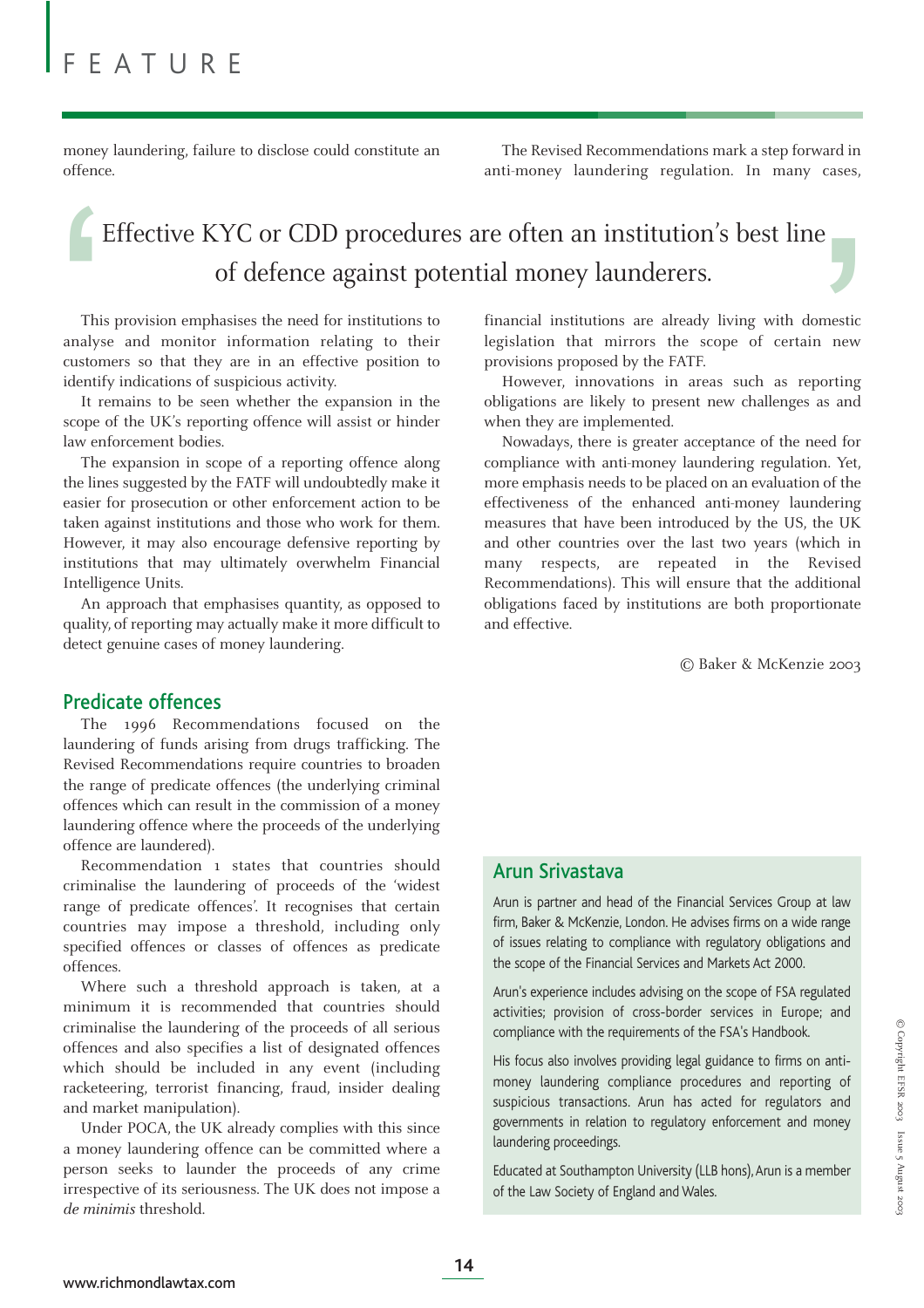# COMMENTARY

# The rise of integrated financial regulators

#### **by Eddy Wymeersch, professor at the University of Ghent, Belgium and chairman of the Belgian Banking and Finance Commission (CBF)**

The dynamic of financial regulators is changing. Where they once traditionally dealt with one or more specific business segments of the financial services industry; they are now evolving into 'integrated' regulators with wider supervisory authority. What are the driving factors behind this development and what added value can this new breed of integrated regulators provide the financial markets they serve?

In the field of banking, prudential regulation and supervision were frequently exercised by the central bank, while insurance business was supervised by a specialised 'insurance commission' independent from the central bank. A further body supervised the securities business, i.e. the stock exchange or other securities markets, and the issuance of securities or their post trading.

However, the use of this kind of supervisory scheme is decreasing and we now see the emergence of the 'integrated', sometimes referred to as the 'single', regulator *(see box-out adjacent)*.

Indeed, two degrees of integration can be distinguished, the first relating to banking and insurance, while the second includes the securities business.

#### Driving forces

The rise of the 'integrated regulator' is due to a series of factors where market evolution is fundamental. As the banking, securities and insurance industries are increasingly being integrated into financial conglomerates, the supervisory approach should follow the same pattern. Consolidated supervision will ensure a single entry point for supervised entities allowing groupwide issues to be dealt with by one regulator.

At the same time, the possibility of engaging in regulatory arbitrage would be reduced. Risks arising from the business of one entity would no longer be transferred automatically to another without the supervisor adopting the necessary risk control measures.

In fact, several of these financial conglomerates show evidence of developing into more integrated financial enterprises. For example:

management now takes place on an integrated basis;

- boards sometimes have the same composition or are closely co-ordinated;
- risk control functions (internal audit, compliance, risk and financial policies) are located at top level and cover all lines of business, irrespective of their nature or level; and
- capital allocation is decided at group level, resulting in the optimal use of available capital.

#### Legal questions

A further development is that management lines now

#### Global variation in regulatory practice

**EU Member States** - in most EU Member States, the model of the 'integrated' regulator has recently been adopted. The UK, Ireland, Sweden, Denmark, Germany, Austria and Belgium – as well as the EEA countries, Norway and Iceland - have chosen this supervisory scheme.

In Finland, insurance integration has been discussed but not yet decided on.

**Hungary, the Czech Republic and Switzerland** - among the accession countries, Hungary has adopted the integrated regulator model, while the Czech Republic is considering the creation of a single regulator.

The same applies to Switzerland where the merger of the Federal Banking Commission with the Insurance Commission has been announced.

**Southern European states** - the southern European states, including France, Spain, Italy, Portugal and Greece, follow a different path and maintain three separate bodies.

**Asia** - outside Europe, there is clear evolution towards full regulatory integration. Singapore, Japan and Korea are such examples.

**Canada and Australia** - these two countries, for constitutional reasons, have limited integration to prudential matters.

**The Netherlands** - the Netherlands has pooled prudential supervision under the aegis of the central bank, while conduct rules have been allocated to a different government supervisor.

**US** - in the US, as is well known, regulation is dispersed over several federal agencies - the Federal Reserve, Controller of the Currency and the Securities and Exchange Commission (SEC) - and state bodies such as the State Insurance Commission.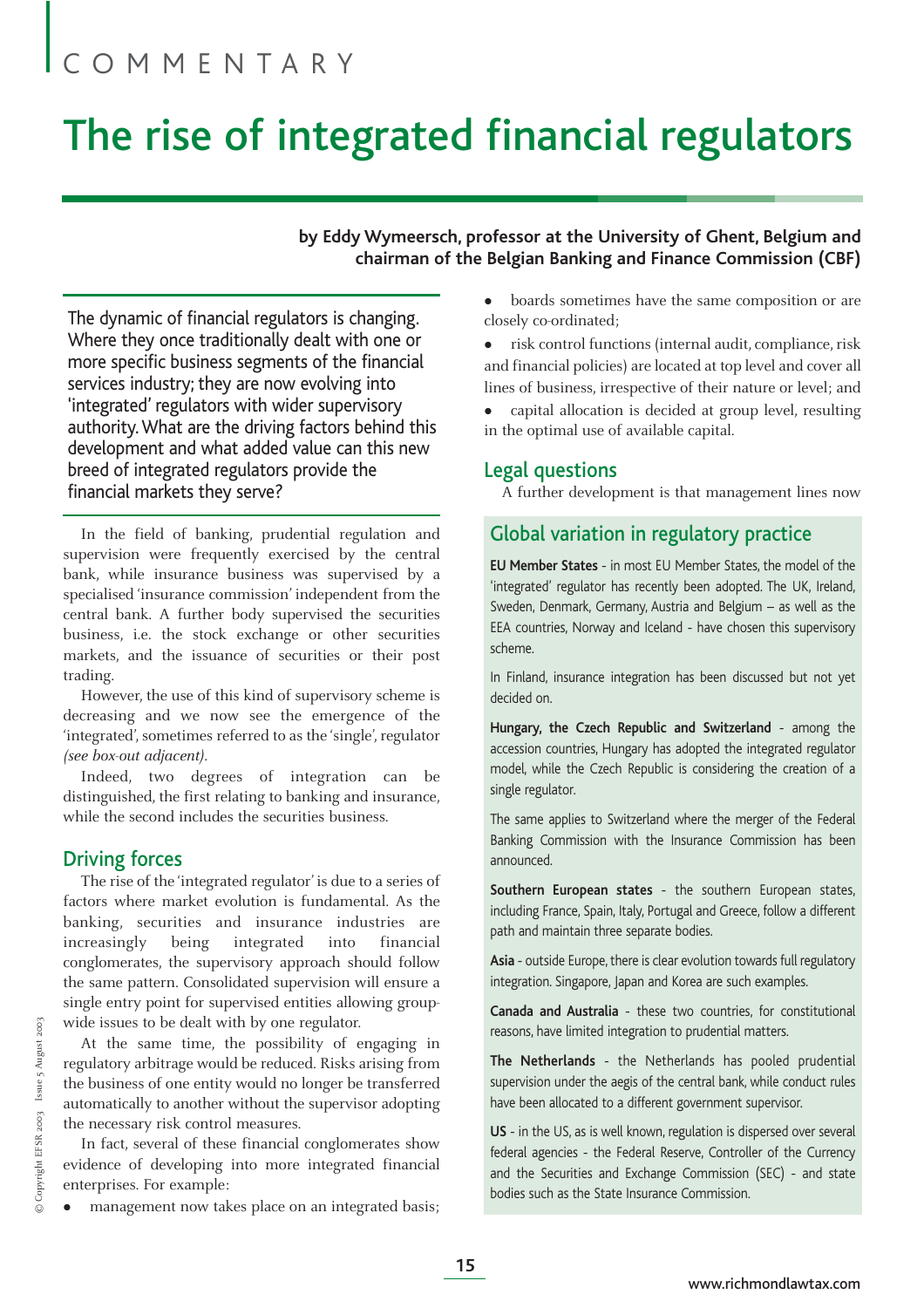cut across legal organizations leading to new and interesting legal issues.

Recently, questions have been raised as to whether banking and insurance should necessarily be lodged under two different legal entities, a requirement that, technically at least, stems from European directives.

The development towards integrated supervision should also be linked to commercial trends. Insurance products, although wrapped in different legal instruments, are becoming increasingly similar to banking products.

Both are distributed through the same networks ('bancassurance') and hence have the same requirements. These include adopting 'know your customer' (KYC) rules; conflict of interest rules; disclosure obligations; and, products being 'produced' or assembled in the same 'factories'.

#### Current fashion or long-term value?

The move towards an integrated regulator is not a trend or fashion. It answers the call of financial markets for a single, well-equipped, well-staffed supervisor.

The decision to concentrate different types of supervision has also been triggered by recent developments in markets - in particular, the downturn in the equity markets and resulting financial difficulties that have led insurance companies to more readily accept supervision being handed over to the banking supervisor. This action strengthens the authority of supervision and hence the sector's reputation.

Apart from these transitional factors, integration of regulatory supervision in Europe corresponds to a fundamental necessity - that of great efficiency.

#### Eddy Wymeersch

Eddy Wymeersch is professor of Law and founder of the Financial Law Institute at the University of Ghent. His specialised areas include banking, company law and corporate governance, financial transactions, and securities regulation.

He has extensive experience in financial services regulation and, since April 2001, he has been Chairman of the Belgian Banking and Finance Commission (CBF).

The CBF is an autonomous supervisory institution in charge of supervising banks, investment firms, securities transactions and markets, UCITS, and from 1 January 2003, insurance and pension funds as well.

# Derivatives: The Key Principles



#### by John-Peter Castagnino Richards Butler, London

**Derivatives: The Key Principles** is intended to serve as a practical guide to derivatives, starting with a comprehensive description of different derivative products, the uses to which these products are put, and where and how they are traded.

This book provides an authoritative analysis of how derivatives markets are regulated, mainly from the perspective of UK and EU legislation, and also considers the accounting and tax treatment of derivative products. In addition to exploring the derivatives markets, it offers a brief introduction to the bond market.



With its emphasis on the practical operation of the derivatives markets, including an analysis of the cash flows of the different products and the use of ISDA documentation, it is a must read for all those active in the derivatives market. Whether you are a tax advisor, a derivatives trader, an investment advisor or a compliance officer, you will come to view this work as a valuable information source.

**For more information about this book, or to order a copy, please contact us using one of the methods listed below:**

Richmond Law & Tax, 12-14 Hill Rise, Richmond, Surrey, TW10 6UA Telephone: 44 (0) 20 8614 7650 Fax: 44 (0) 20 8614 7651 Web: www.richmondlawtax.com Email: info@richmondlawtax.com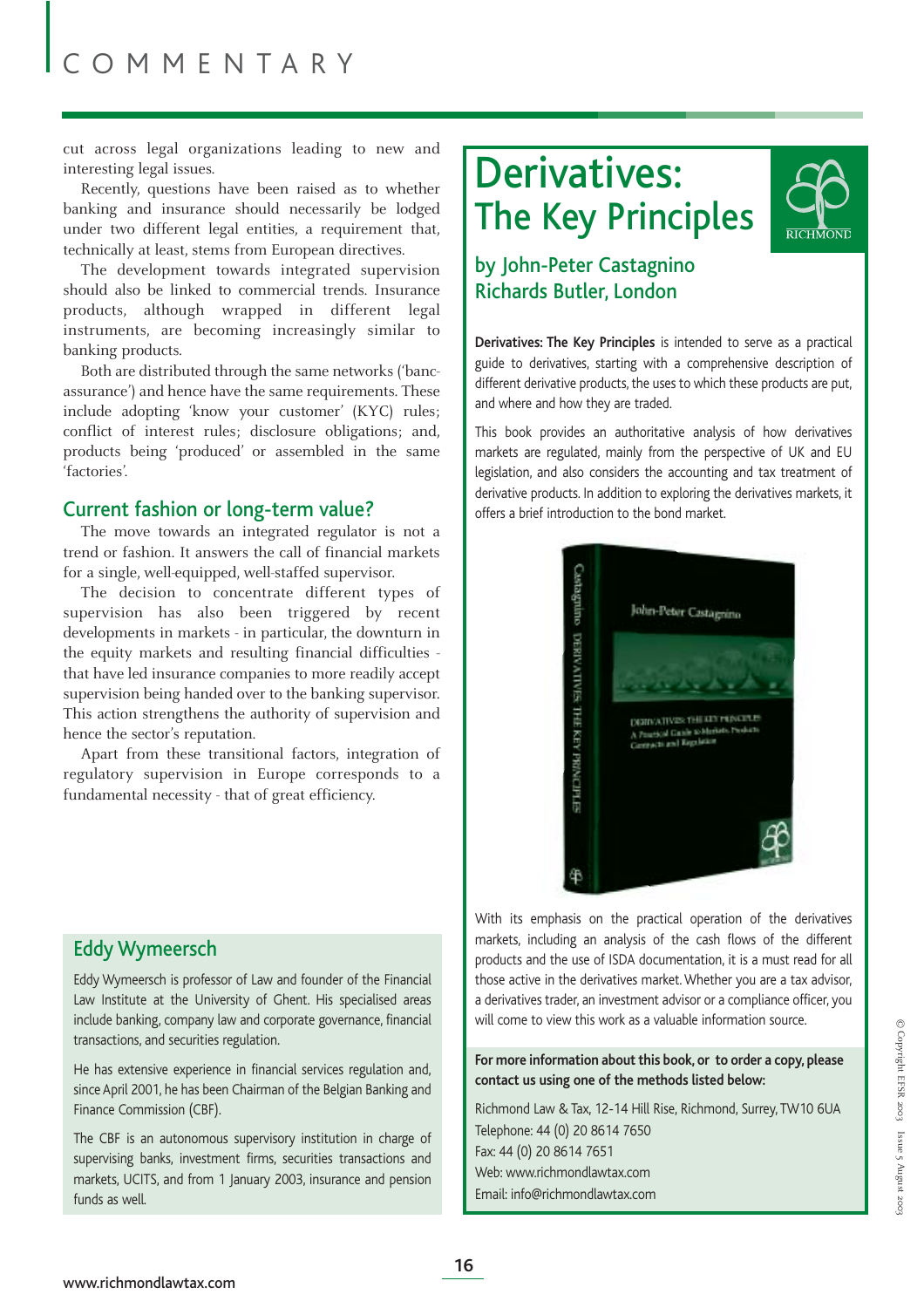# COMMENTARY

## Employee financial participation faces tax obstacles

#### **by Fabrice Pourceau, European Federation of Employee Shareownership (EFES)**

In July 2002, the European Commission issued a Communication on a framework for the promotion of employee financial participation. Significantly, in its provisions, it highlighted a series of cross-border obstacles that impede Europe-wide implementation. This commentary outlines the issues that should be tackled in order to improve the current situation.

The Communication of July 2002 *(see box-out below)* called for the creation of a group of independent experts responsible for identifying the main obstacles to the growth of employee financial participation, particularly transnational challenges, and the subsequent formulation of suitable remedies.

This commentary highlights the issues that are important for the expert group to address in order to improve the present situation.

#### **Background**

The Communication (from the Commission to the Council, the European Parliament, the Economic and Social Committee, and the Committee of the Regions on a framework for the promotion of employee financial participation, COM [2002] 364, 5 July 2002) was drafted in collaboration with the European Foundation for the Improvement of Living and Working Conditions.

It is based on PEPPER (Promotion of participation by Employed Persons in Profits and Enterprise Results) I and II reports.

Earlier this year, the Economic and Social Committee adopted a positive stance on the Communication, while in June 2003, the European Parliament passed a resolution on the Menrad Report on employee financial participation, thereby endorsing the proposals in the Communication and calling for better mutual recognition of different national systems.

The Menrad Report reaffirms some of the principles and good practices that were already stated in the Communication. These include voluntary participation, clarity and transparency, avoidance of unreasonable risks, and compatibility with worker mobility.

In particular, the European Parliament stressed that attention must be paid to new Member States where financial participation has not yet developed to any great extent and where the requisite legal and taxation frameworks are lacking.

Although financial participation gives employees the opportunity to participate in profit and enterprise results, under broader definitions, it can also include employee stock ownership (ESOP), possibly combined with direct or indirect participatory management.

Financial participation has flourished mainly in the US and the UK where profit-sharing, gain-sharing, savings plans, share-based plans and ESOPs have become relatively widespread on a voluntary basis with some government encouragement through tax laws.

In continental Europe, financial participation has been influenced more by ownership of capital or profitsharing. In part, the growth of state-owned companies has contributed to wider employee ownership.

In many cases, from enterprise transfer to the creation of additional savings, and at a time when financing retirement schemes are at the forefront, financial participation can prove to be a useful tool.

#### Support for financial participation

In a report commissioned by the Directorate General for Enterprise (DG Enterprise), published in May 2002, a third of all EU companies are estimated to 'change hands' over the next ten years (from 25-40% depending on the Member State).

As a consequence, an average of 610,000 small and medium-sized enterprises will change ownership each year. This potentially affects 2.4 million jobs *(source: http://europa.eu.int/comm/enterprise/entrepreneurship/su pport\_measures/transfer\_business/best\_project.htm)*.

If properly implemented and associated with an emphasis on participatory management, financial participation schemes are generally considered to have a positive effect on productivity, particularly through organizational innovation.

In a European, now often global, financial market where large companies operate in competitive and multicultural environments, employee financial schemes can also be used as defensive or offensive tools. A defensive tool by being used to form blocking minorities intended to fend off hostile takeover bids, while raising fresh money from loyal investors.

In contrast, employee financial schemes can be used as an offensive tool as greatly diversified multinational companies, or even start-up firms, seek to create or strengthen their corporate identity.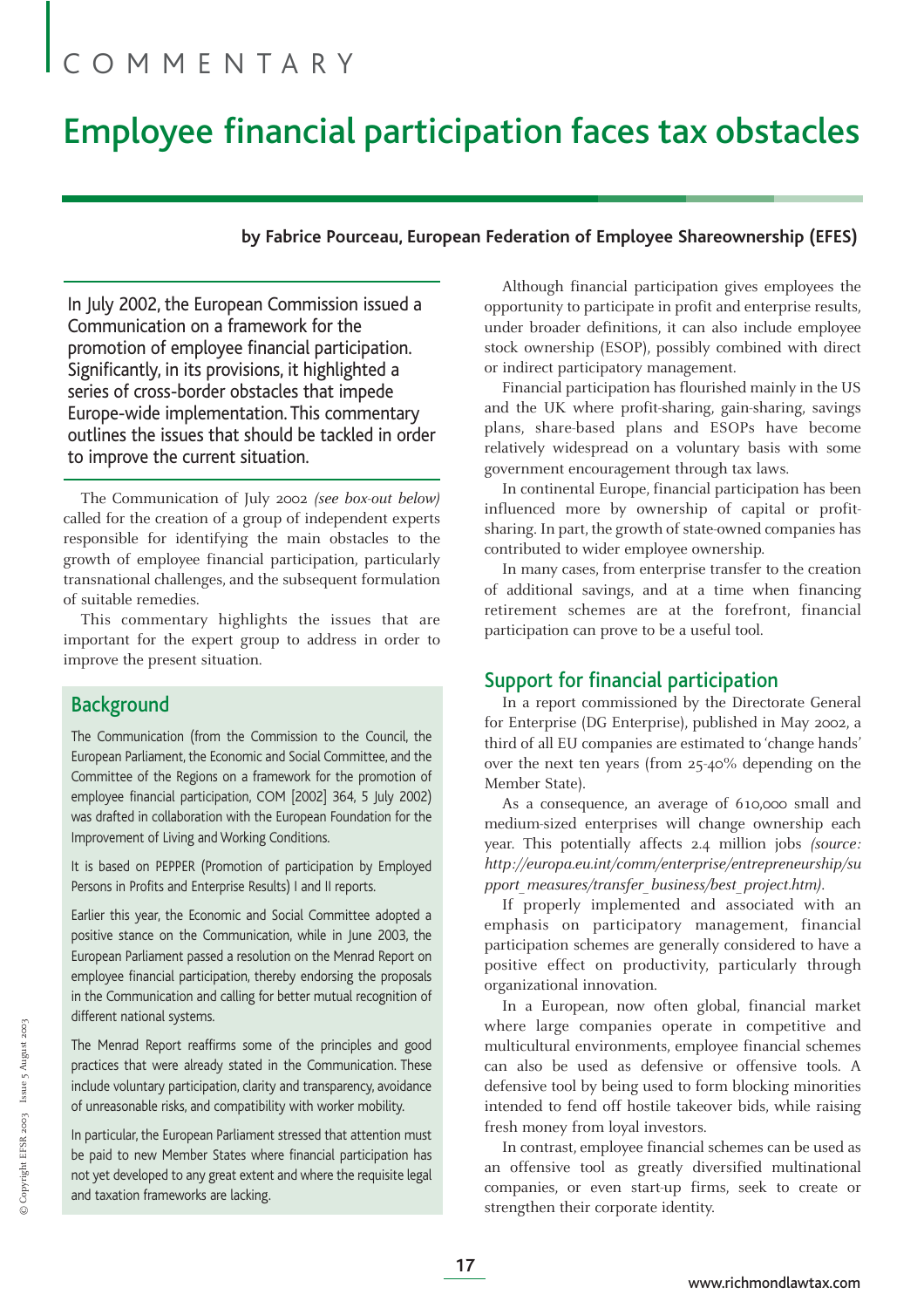#### Fiscal diversity across Europe

A glance at tax rules across Europe provides a clear picture of the daunting tasks facing companies that consider implementing cross-border participation schemes. In the area of personal income tax and capital gains, a rapid stock take of Member State tax rules reveals the extensive diversity.

#### **1. Ireland, France and the UK**

In the EU, three countries stand out as examples of tax regimes that are 'more friendly' to employee financial participation.

**Ireland** - shares issued under approved profit-sharing schemes are exempt from tax income. Moreover, subject to limitation, certain income derived from dividends out of profits that qualify for the 10% rate of corporation is not chargeable.

**France** - in the case of Company Savings Schemes, capital gains are tax exempt except for social levies.

**UK** - the Government is committed to encouraging employee share ownership through targeted tax incentives. Employees who are given shares, or able to buy shares at a discounted price upon exercise of share options, are not required to pay income tax or national insurance on this valuable benefit if one of several Inland Revenue approved employee Share Plans is used.

Under a Share Incentive Plan (SIP),

employees can now buy tax-advantaged shares in their company out of pre-tax income.

#### **2. The Nordic countries**

**Denmark** - the country applies a progressive tax on distributed dividends at source regardless of the holder. Additionally, the State levies a duty on share transfer that affects buyers and sellers. A tax on employee bonds is payable by employers who pay out profits in the form of bonds to employees in their business. Employees are not required to include the value of such bonds nor the amount of the tax thereof in their taxable income.

**Finland** - capital gains tax and dividend tax come under the scope of tax on investment income.

**Sweden** - the country obeys the rules of personal income tax.

#### **3. Southern Europe**

**Italy and Portugal** - tax law does not provide for any exemptions from capital gains tax or dividends tax.

**Greece** - the country's fiscal system does not make allowances for employee financial participation.

**Spain** - certain transactions by co-operative societies with special status are exempted from tax on capital transfers.

#### **4. The Benelux countries**

**Belgium, the Netherlands and Luxembourg** - there are no specific fiscal provisions that deal with employee participation.

#### **5. Germany and Austria**

**Germany** - double taxation of distributed profits (i.e. taxation of corporate profits and of income in the form of dividends received by a shareholder) is avoided because shareholders liable for income tax are taxed on only half of any profits distributed in the form of dividends.

The same applies to capital gains from the sale of shares.A shareholder liable for income tax, and having a significant holding in the equity of a company, or selling his shares within the one-year speculative period, pays only half the income tax. An equity holder liable for corporation tax pays no income tax on dividends.

**Austria** - dividends and capital gain tax are governed by capital yields tax and income tax. The allocation of free shares in companies limited by shares is exempt from income tax.

This kaleidoscopic view will certainly become even more complicated from 1 May 2004 with the accession of ten new Member States into the EU.

#### Discrepancies in national tax systems

It still remains true that in the present European context, persistent discrepancies in national tax systems weigh heavily on the implementation of employee financial participation schemes *(see box-out above)*.

Indeed, given the lack of harmonised legislative framework, companies face a diversity of tax rules on personal incomes, equities, dividends and capital gains which force them to resort to complex financial engineering solutions.

As a result, the implementation costs and lack of legal transparency increase and render such schemes less appealing to employees and employers alike.

Due to Article 93 of the Treaty of Rome (consolidated version), fiscal policy is still a no-go area. Indirect taxes, turnover tax and excise duties are subject to unanimous voting while any national or Commission initiated move towards greater convergence of direct taxation rules have so far been wishful thinking.

#### Overcoming the obstacles

A summary of the key obstacles facing the expert group on the Communication follows:

#### **European harmonisation**

The diversity of the national tax regimes, the heterogeneity of financial participation schemes, and more urgently, the need for appropriate legislative frameworks in the acceding countries, call for some degree of harmonisation at European level. However, the use of the EU's usual legal instruments for harmonisation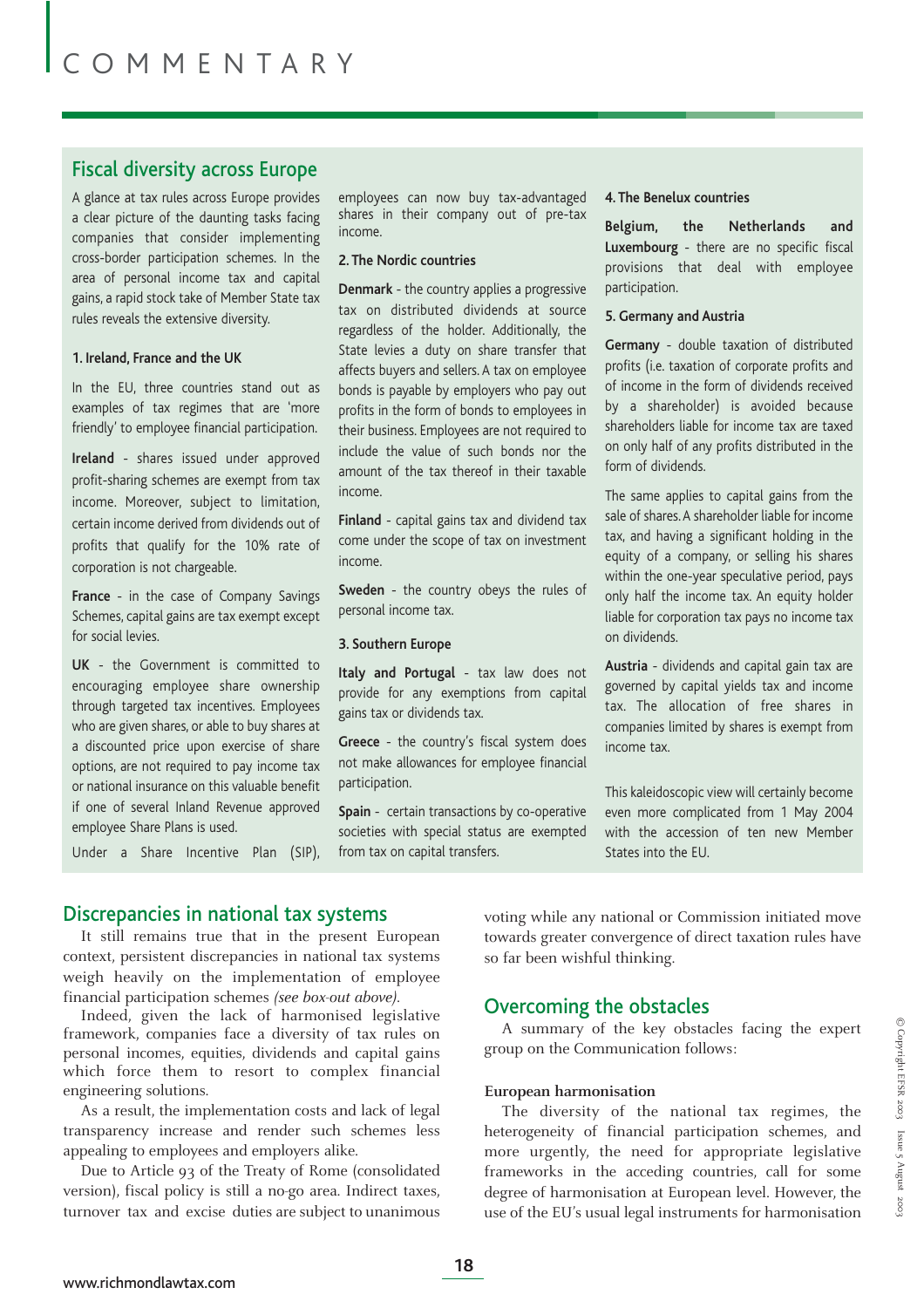(a directive constitutes the most suitable one) would face various difficulties.

Indeed, the tenuous legal basis - as well as the absence of political consensus on the subject - renders the prospect of seeing the adoption of an *ad hoc* regime for employee ownership more than unlikely.

#### **Solid legal basis**

Employee financial participation falls under the ambit of Article 140 of the EC Treaty, which supports cooperation and co-ordination in the fields of employment, vocational training, and collective bargaining between employers and employees. This gives employee financial participation a fragile and awkward legal base. Article 140 only deals with a few limited characteristics of employee financial participation and restricts its actual scope.

It would therefore be necessary to broaden the legal basis to include Article 157 which encourages an environment favourable to the initiative, and to the development of policy throughout the Community.

#### **Influence of EU directorates**

Administratively speaking, any progress of employee financial participation is crippled by the dual management of the DG Enterprise on one hand and the DG for Employment and Social Affairs (DG EMPL) on the other.

Besides their inherent conflicting philosophies and culture of dealing with job creation (more broadly, employment policy), the two directorates also often disagree on the objectives and priorities given to the promotion of employee financial participation.

While the former favours a dynamic and proactive approach, the latter holds conservative, or merely indifferent, views on overcoming employee participation obstacles.

The DG EMPL generally encourages limited and shortterm actions such as awareness-raising campaigns where comprehensive and long-term initiatives are needed. Moreover, it would rather strictly follow the lines of the national employment policies.

Ironically, though, it is the DG EMPL that has a near monopoly on the funds destined to finance the support of employee financial participation actions.

#### **Political barriers**

All in all, there is no deep-rooted resistance or reluctance towards employee financial participation. However significant the contribution of employee financial participation to the Lisbon strategy for employment, it is nowhere near the top of the Council's agenda.

The Lisbon strategy originates from the Lisbon summit

#### Political differences in Member States

The members of the Council of Ministers display a vast array of attitudes towards employee financial participation. This ranges from long-term familiarity and eagerness, to ignorance and apathy.

These diverse inclinations derive from specific national traditions and ideological influences.

**France** - tradition dates back to 1966 when the first laws on profitsharing schemes were voted in, ever since which successive governments have given their support to financial participation schemes.

**Britain and Ireland** - both countries have followed a similar path towards widespread financial participation.

**Germany** - in spite of her advance in participatory management, the country has no real legal employee financial participation framework.

**The Benelux countries** - some progress has been achieved in the Benelux countries where the Belgian law on employee financial participation entered into force in January 2002. In the Netherlands, there is some level of legal framework in place.

**The Nordic countries** - Finland stands ahead in legal innovation. Others such as Denmark and Sweden are, as a matter of course, very sceptical and would rather remain non-committal.

**The southern European countries and Austria** - except for the Statutes regulating the labour limited companies in Spain, the southern European countries, in addition to Austria, face employee financial participation with little understanding or expertise.

(March 2000) when the EU set itself the objective of becoming 'the most competitive and dynamic knowledgebased economy in the world, capable of sustainable economic growth with more and better jobs, and greater social cohesion'.

Direct taxation is beyond the scope of the EC Treaty and therefore falls within the exclusive competence of national governments. Unless there is a repeat of the recent successful negotiations over the tax package on EU-wide financial transactions, other similar breakthroughs will be difficult to make on lower-stake items.

As for the European Parliament and other bodies of the EU, the trend is much more encouraging. Employee financial participation has managed to gather broad support across most of the political spectrum.

The mainstream political groups sitting in the European Parliament - PPE-DE/EPP (Parti Populaire Européen et Démocrates Européens/European Peoples' Party), PSE/ESP (Parti Socialiste Européen/European Socialist Party), and the ELDR (European Liberal Democrat and Reform Party) - have thus far not only